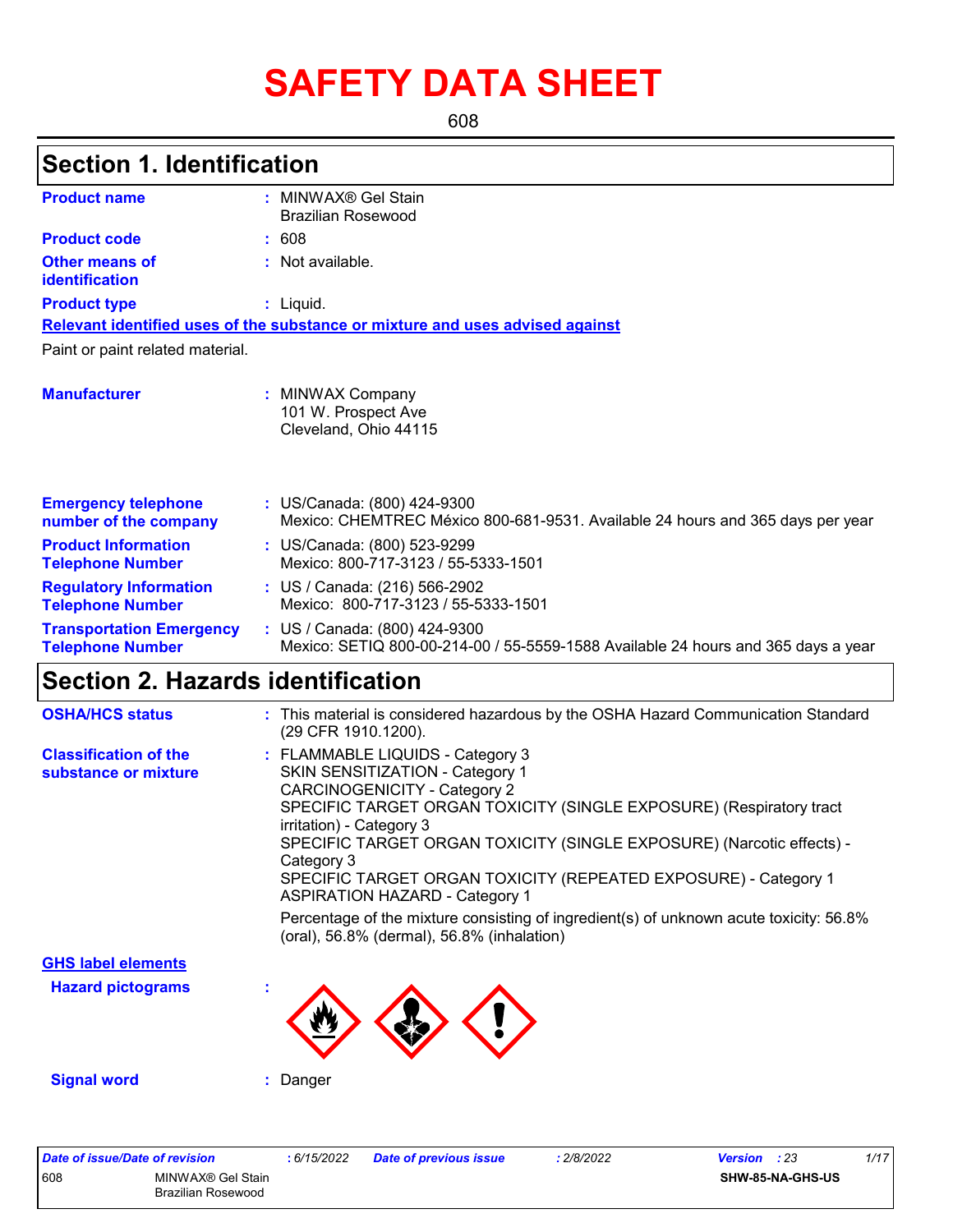## **Section 2. Hazards identification**

| <b>Hazard statements</b>                   | : Flammable liquid and vapor.<br>May be fatal if swallowed and enters airways.<br>May cause an allergic skin reaction.<br>May cause respiratory irritation.<br>May cause drowsiness or dizziness.<br>Suspected of causing cancer.<br>Causes damage to organs through prolonged or repeated exposure.                                                                                                                                                                                                                                                                                                                                                                                |
|--------------------------------------------|-------------------------------------------------------------------------------------------------------------------------------------------------------------------------------------------------------------------------------------------------------------------------------------------------------------------------------------------------------------------------------------------------------------------------------------------------------------------------------------------------------------------------------------------------------------------------------------------------------------------------------------------------------------------------------------|
| <b>Precautionary statements</b>            |                                                                                                                                                                                                                                                                                                                                                                                                                                                                                                                                                                                                                                                                                     |
| <b>General</b>                             | : Read label before use. Keep out of reach of children. If medical advice is needed,<br>have product container or label at hand.                                                                                                                                                                                                                                                                                                                                                                                                                                                                                                                                                    |
| <b>Prevention</b>                          | : Obtain special instructions before use. Do not handle until all safety precautions have<br>been read and understood. Wear protective gloves, protective clothing and eye or face<br>protection. Keep away from heat, hot surfaces, sparks, open flames and other ignition<br>sources. No smoking. Use explosion-proof electrical, ventilating or lighting equipment.<br>Use non-sparking tools. Take action to prevent static discharges. Use only outdoors or<br>in a well-ventilated area. Do not breathe vapor. Do not eat, drink or smoke when using<br>this product. Wash thoroughly after handling. Contaminated work clothing must not be<br>allowed out of the workplace. |
| <b>Response</b>                            | : IF exposed or concerned: Get medical advice or attention. IF INHALED: Remove<br>person to fresh air and keep comfortable for breathing. Call a POISON CENTER or<br>doctor if you feel unwell. IF SWALLOWED: Immediately call a POISON CENTER or<br>doctor. Do NOT induce vomiting. IF ON SKIN (or hair): Take off immediately all<br>contaminated clothing. Rinse skin with water. Wash contaminated clothing before<br>reuse. IF ON SKIN: Wash with plenty of water. If skin irritation or rash occurs: Get<br>medical advice or attention.                                                                                                                                      |
| <b>Storage</b>                             | : Store locked up. Store in a well-ventilated place. Keep container tightly closed. Keep<br>cool.                                                                                                                                                                                                                                                                                                                                                                                                                                                                                                                                                                                   |
| <b>Disposal</b>                            | : Dispose of contents and container in accordance with all local, regional, national and<br>international regulations.                                                                                                                                                                                                                                                                                                                                                                                                                                                                                                                                                              |
| <b>Supplemental label</b><br>elements      | DELAYED EFFECTS FROM LONG TERM OVEREXPOSURE. Contains solvents which<br>can cause permanent brain and nervous system damage. Intentional misuse by<br>deliberately concentrating and inhaling the contents can be harmful or fatal. WARNING:<br>This product contains chemicals known to the State of California to cause cancer and<br>birth defects or other reproductive harm.                                                                                                                                                                                                                                                                                                   |
|                                            | Please refer to the SDS for additional information. Keep out of reach of children. Do not<br>transfer contents to other containers for storage.                                                                                                                                                                                                                                                                                                                                                                                                                                                                                                                                     |
| <b>Hazards not otherwise</b><br>classified | : DANGER: Rags, steel wool, other waste soaked with this product, and sanding residue<br>may spontaneously catch fire if improperly discarded. Immediately place rags, steel<br>wool, other waste soaked with this product, and sanding residue in a sealed, water-filled,<br>metal container. Dispose of in accordance with local fire regulations.                                                                                                                                                                                                                                                                                                                                |

# **Section 3. Composition/information on ingredients**

| Substance/mixture                       | : Mixture        |
|-----------------------------------------|------------------|
| Other means of<br><b>identification</b> | : Not available. |

**CAS number/other identifiers**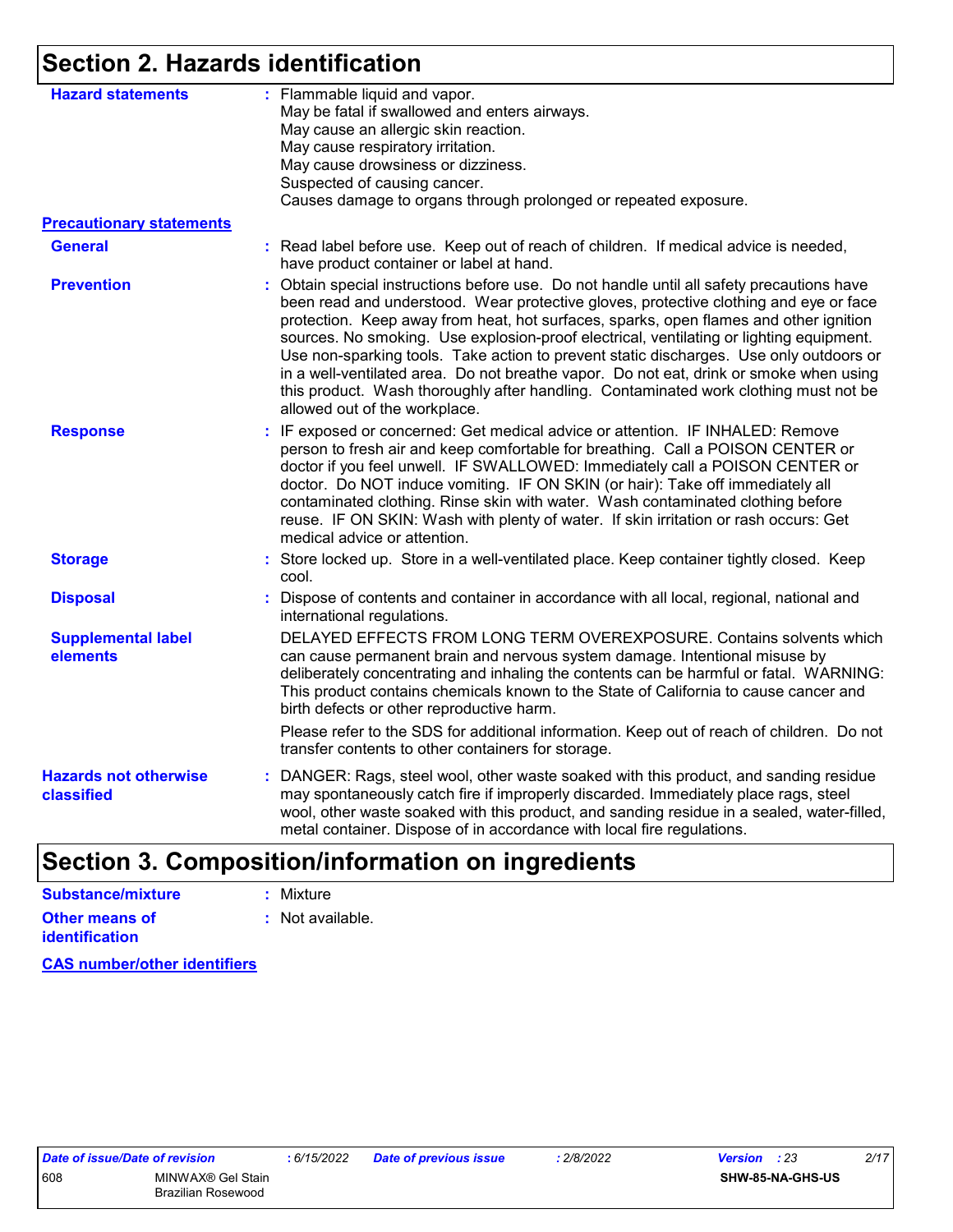### **Section 3. Composition/information on ingredients**

| <b>Ingredient name</b>               | % by weight | <b>CAS number</b> |
|--------------------------------------|-------------|-------------------|
| Med. Aliphatic Hydrocarbon Solvent   | 225 - ≤50   | 64742-88-7        |
| Light Aliphatic Hydrocarbon          | 210 - ≤25   | 64742-47-8        |
| <b>Fumed Amorphous Silica</b>        | $\leq 5$    | 112945-52-5       |
| Aliphatic Solvent                    | ≲3          | 64742-47-8        |
| Heavy Naphthenic Petroleum Oil       | ≲3          | 64742-52-5        |
| Mineral Spirits (Odorless)           | $<$ 1       | 64742-47-8        |
| Hydrotreated Heavy Petroleum Naphtha | $\leq$ 1    | 64742-48-9        |
| Xylene, mixed isomers                | l≤0.3       | 1330-20-7         |
| Light Aromatic Hydrocarbons          | l≤0.3       | 64742-95-6        |
| Carbon Black                         | l≤0.3       | 1333-86-4         |
| Methyl Ethyl Ketoxime                | l≤0.3       | 96-29-7           |

Any concentration shown as a range is to protect confidentiality or is due to batch variation.

**There are no additional ingredients present which, within the current knowledge of the supplier and in the concentrations applicable, are classified and hence require reporting in this section.**

**Occupational exposure limits, if available, are listed in Section 8.**

### **Section 4. First aid measures**

| <b>Description of necessary first aid measures</b> |                                                                                                                                                                                                                                                                                                                                                                                                                                                                                                                                                                                                                                                                                                                                                         |
|----------------------------------------------------|---------------------------------------------------------------------------------------------------------------------------------------------------------------------------------------------------------------------------------------------------------------------------------------------------------------------------------------------------------------------------------------------------------------------------------------------------------------------------------------------------------------------------------------------------------------------------------------------------------------------------------------------------------------------------------------------------------------------------------------------------------|
| <b>Eye contact</b>                                 | : Immediately flush eyes with plenty of water, occasionally lifting the upper and lower<br>eyelids. Check for and remove any contact lenses. Continue to rinse for at least 10<br>minutes. Get medical attention.                                                                                                                                                                                                                                                                                                                                                                                                                                                                                                                                       |
| <b>Inhalation</b>                                  | : Remove victim to fresh air and keep at rest in a position comfortable for breathing. If it<br>is suspected that fumes are still present, the rescuer should wear an appropriate mask<br>or self-contained breathing apparatus. If not breathing, if breathing is irregular or if<br>respiratory arrest occurs, provide artificial respiration or oxygen by trained personnel. It<br>may be dangerous to the person providing aid to give mouth-to-mouth resuscitation.<br>Get medical attention. If necessary, call a poison center or physician. If unconscious,<br>place in recovery position and get medical attention immediately. Maintain an open<br>airway. Loosen tight clothing such as a collar, tie, belt or waistband.                    |
| <b>Skin contact</b>                                | : Wash with plenty of soap and water. Remove contaminated clothing and shoes. Wash<br>contaminated clothing thoroughly with water before removing it, or wear gloves.<br>Continue to rinse for at least 10 minutes. Get medical attention. In the event of any<br>complaints or symptoms, avoid further exposure. Wash clothing before reuse. Clean<br>shoes thoroughly before reuse.                                                                                                                                                                                                                                                                                                                                                                   |
| <b>Ingestion</b>                                   | : Get medical attention immediately. Call a poison center or physician. Wash out mouth<br>with water. Remove dentures if any. If material has been swallowed and the exposed<br>person is conscious, give small quantities of water to drink. Stop if the exposed person<br>feels sick as vomiting may be dangerous. Aspiration hazard if swallowed. Can enter<br>lungs and cause damage. Do not induce vomiting. If vomiting occurs, the head should<br>be kept low so that vomit does not enter the lungs. Never give anything by mouth to an<br>unconscious person. If unconscious, place in recovery position and get medical<br>attention immediately. Maintain an open airway. Loosen tight clothing such as a collar,<br>tie, belt or waistband. |

**Most important symptoms/effects, acute and delayed**

| <b>Potential acute health effects</b> |                                                                                                                              |
|---------------------------------------|------------------------------------------------------------------------------------------------------------------------------|
| Eye contact                           | : No known significant effects or critical hazards.                                                                          |
| <b>Inhalation</b>                     | : Can cause central nervous system (CNS) depression. May cause drowsiness or<br>dizziness. May cause respiratory irritation. |
| <b>Skin contact</b>                   | : May cause an allergic skin reaction.                                                                                       |

| Date of issue/Date of revision |                                         | : 6/15/2022 | <b>Date of previous issue</b> | 2/8/2022 | <b>Version</b> : 23 | 3/17 |
|--------------------------------|-----------------------------------------|-------------|-------------------------------|----------|---------------------|------|
| 608                            | MINWAX® Gel Stain<br>Brazilian Rosewood |             |                               |          | SHW-85-NA-GHS-US    |      |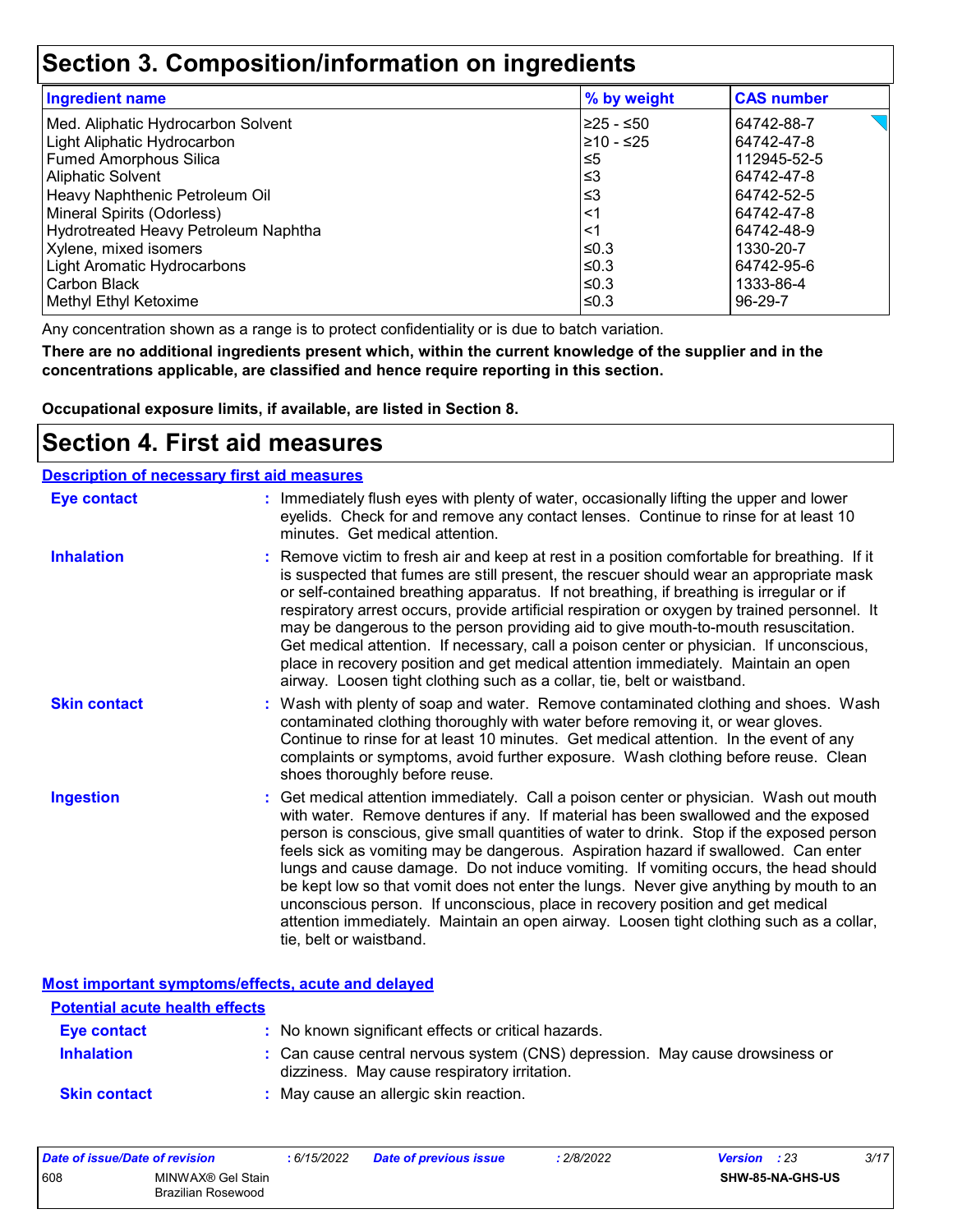# **Section 4. First aid measures**

| <b>Ingestion</b>                    | : Can cause central nervous system (CNS) depression. May be fatal if swallowed and<br>enters airways.                                                                                                                                                                                                                                                                                                           |
|-------------------------------------|-----------------------------------------------------------------------------------------------------------------------------------------------------------------------------------------------------------------------------------------------------------------------------------------------------------------------------------------------------------------------------------------------------------------|
| <b>Over-exposure signs/symptoms</b> |                                                                                                                                                                                                                                                                                                                                                                                                                 |
| <b>Eye contact</b>                  | : No specific data.                                                                                                                                                                                                                                                                                                                                                                                             |
| <b>Inhalation</b>                   | : Adverse symptoms may include the following:<br>respiratory tract irritation<br>coughing<br>nausea or vomiting<br>headache<br>drowsiness/fatigue<br>dizziness/vertigo<br>unconsciousness                                                                                                                                                                                                                       |
| <b>Skin contact</b>                 | : Adverse symptoms may include the following:<br>irritation<br>redness                                                                                                                                                                                                                                                                                                                                          |
| <b>Ingestion</b>                    | : Adverse symptoms may include the following:<br>nausea or vomiting                                                                                                                                                                                                                                                                                                                                             |
|                                     | <b>Indication of immediate medical attention and special treatment needed, if necessary</b>                                                                                                                                                                                                                                                                                                                     |
| <b>Notes to physician</b>           | : Treat symptomatically. Contact poison treatment specialist immediately if large<br>quantities have been ingested or inhaled.                                                                                                                                                                                                                                                                                  |
| <b>Specific treatments</b>          | : No specific treatment.                                                                                                                                                                                                                                                                                                                                                                                        |
| <b>Protection of first-aiders</b>   | : No action shall be taken involving any personal risk or without suitable training. If it is<br>suspected that fumes are still present, the rescuer should wear an appropriate mask or<br>self-contained breathing apparatus. It may be dangerous to the person providing aid to<br>give mouth-to-mouth resuscitation. Wash contaminated clothing thoroughly with water<br>before removing it, or wear gloves. |

**See toxicological information (Section 11)**

# **Section 5. Fire-fighting measures**

| <b>Extinguishing media</b>                               |                                                                                                                                                                                                                                                                                                                                                                                                                          |
|----------------------------------------------------------|--------------------------------------------------------------------------------------------------------------------------------------------------------------------------------------------------------------------------------------------------------------------------------------------------------------------------------------------------------------------------------------------------------------------------|
| <b>Suitable extinguishing</b><br>media                   | : Use dry chemical, $CO2$ , water spray (fog) or foam.                                                                                                                                                                                                                                                                                                                                                                   |
| <b>Unsuitable extinguishing</b><br>media                 | : Do not use water jet.                                                                                                                                                                                                                                                                                                                                                                                                  |
| <b>Specific hazards arising</b><br>from the chemical     | : Flammable liquid and vapor. Runoff to sewer may create fire or explosion hazard. In a<br>fire or if heated, a pressure increase will occur and the container may burst, with the risk<br>of a subsequent explosion. The vapor/gas is heavier than air and will spread along the<br>ground. Vapors may accumulate in low or confined areas or travel a considerable<br>distance to a source of ignition and flash back. |
| <b>Hazardous thermal</b><br>decomposition products       | : Decomposition products may include the following materials:<br>carbon dioxide<br>carbon monoxide<br>metal oxide/oxides                                                                                                                                                                                                                                                                                                 |
| <b>Special protective actions</b><br>for fire-fighters   | : Promptly isolate the scene by removing all persons from the vicinity of the incident if<br>there is a fire. No action shall be taken involving any personal risk or without suitable<br>training. Move containers from fire area if this can be done without risk. Use water<br>spray to keep fire-exposed containers cool.                                                                                            |
| <b>Special protective</b><br>equipment for fire-fighters | : Fire-fighters should wear appropriate protective equipment and self-contained breathing<br>apparatus (SCBA) with a full face-piece operated in positive pressure mode.                                                                                                                                                                                                                                                 |
| <b>Date of issue/Date of revision</b>                    | 4/17<br>: 6/15/2022<br><b>Date of previous issue</b><br>: 2/8/2022<br><b>Version</b> : 23                                                                                                                                                                                                                                                                                                                                |
| 608<br>MINWAX® Gel Stain<br>Brazilian Rosewood           | SHW-85-NA-GHS-US                                                                                                                                                                                                                                                                                                                                                                                                         |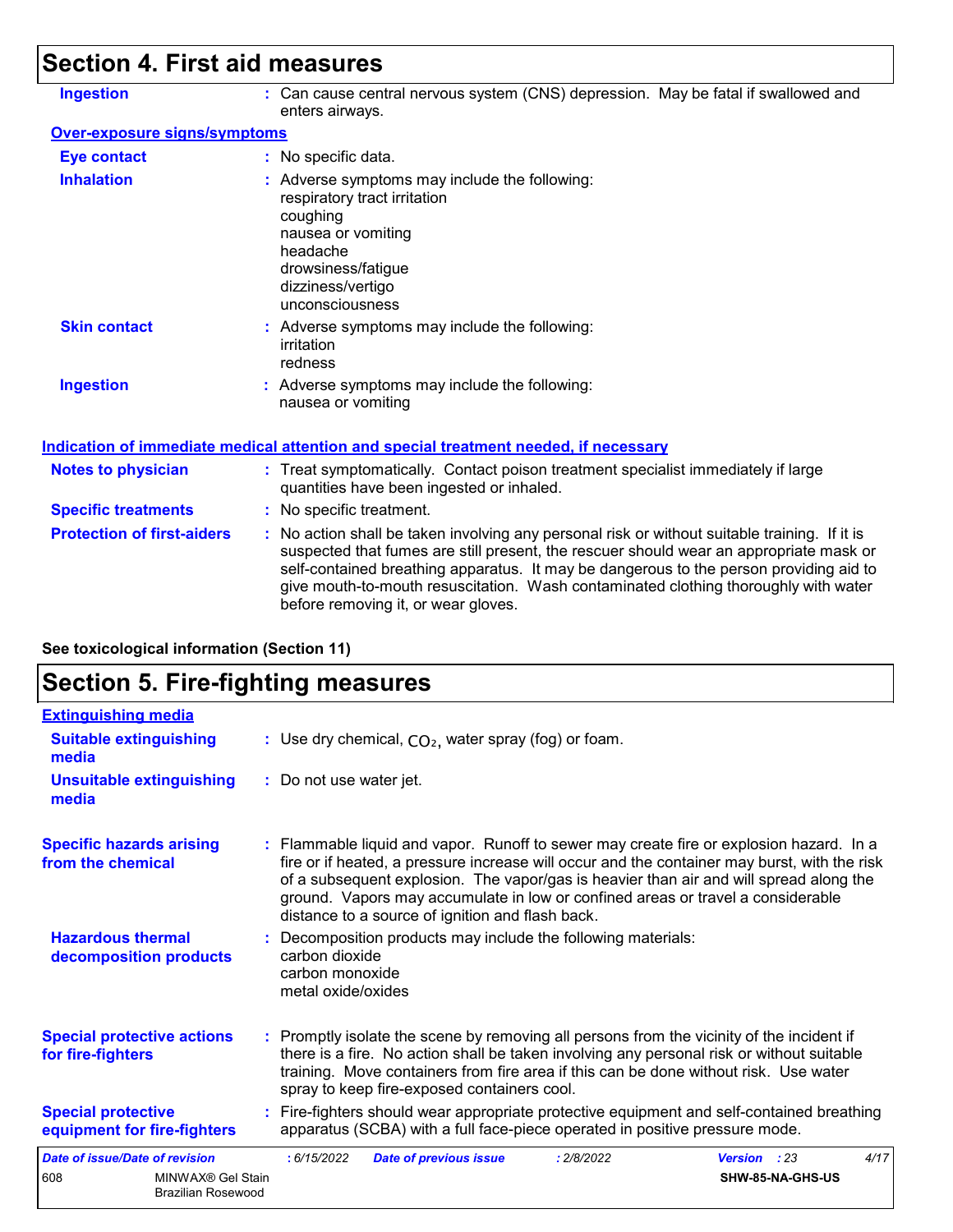# **Section 6. Accidental release measures**

|                                                       | Personal precautions, protective equipment and emergency procedures                                                                                                                                                                                                                                                                                                                                                                                                                                                                                                                                                                                                                                                                                                  |
|-------------------------------------------------------|----------------------------------------------------------------------------------------------------------------------------------------------------------------------------------------------------------------------------------------------------------------------------------------------------------------------------------------------------------------------------------------------------------------------------------------------------------------------------------------------------------------------------------------------------------------------------------------------------------------------------------------------------------------------------------------------------------------------------------------------------------------------|
| For non-emergency<br>personnel                        | : No action shall be taken involving any personal risk or without suitable training.<br>Evacuate surrounding areas. Keep unnecessary and unprotected personnel from<br>entering. Do not touch or walk through spilled material. Shut off all ignition sources.<br>No flares, smoking or flames in hazard area. Avoid breathing vapor or mist. Provide<br>adequate ventilation. Wear appropriate respirator when ventilation is inadequate. Put<br>on appropriate personal protective equipment.                                                                                                                                                                                                                                                                      |
| For emergency responders                              | : If specialized clothing is required to deal with the spillage, take note of any information in<br>Section 8 on suitable and unsuitable materials. See also the information in "For non-<br>emergency personnel".                                                                                                                                                                                                                                                                                                                                                                                                                                                                                                                                                   |
| <b>Environmental precautions</b>                      | : Avoid dispersal of spilled material and runoff and contact with soil, waterways, drains<br>and sewers. Inform the relevant authorities if the product has caused environmental<br>pollution (sewers, waterways, soil or air).                                                                                                                                                                                                                                                                                                                                                                                                                                                                                                                                      |
| Methods and materials for containment and cleaning up |                                                                                                                                                                                                                                                                                                                                                                                                                                                                                                                                                                                                                                                                                                                                                                      |
| <b>Small spill</b>                                    | : Stop leak if without risk. Move containers from spill area. Use spark-proof tools and<br>explosion-proof equipment. Dilute with water and mop up if water-soluble. Alternatively,<br>or if water-insoluble, absorb with an inert dry material and place in an appropriate waste<br>disposal container. Dispose of via a licensed waste disposal contractor.                                                                                                                                                                                                                                                                                                                                                                                                        |
| <b>Large spill</b>                                    | : Stop leak if without risk. Move containers from spill area. Use spark-proof tools and<br>explosion-proof equipment. Approach release from upwind. Prevent entry into sewers,<br>water courses, basements or confined areas. Wash spillages into an effluent treatment<br>plant or proceed as follows. Contain and collect spillage with non-combustible,<br>absorbent material e.g. sand, earth, vermiculite or diatomaceous earth and place in<br>container for disposal according to local regulations (see Section 13). Dispose of via a<br>licensed waste disposal contractor. Contaminated absorbent material may pose the<br>same hazard as the spilled product. Note: see Section 1 for emergency contact<br>information and Section 13 for waste disposal. |

# **Section 7. Handling and storage**

#### **Precautions for safe handling**

| <b>Protective measures</b>                       | : Put on appropriate personal protective equipment (see Section 8). Persons with a<br>history of skin sensitization problems should not be employed in any process in which<br>this product is used. Avoid exposure - obtain special instructions before use. Do not<br>handle until all safety precautions have been read and understood. Do not get in eyes<br>or on skin or clothing. Do not breathe vapor or mist. Do not swallow. Use only with<br>adequate ventilation. Wear appropriate respirator when ventilation is inadequate. Do<br>not enter storage areas and confined spaces unless adequately ventilated. Keep in the<br>original container or an approved alternative made from a compatible material, kept<br>tightly closed when not in use. Store and use away from heat, sparks, open flame or<br>any other ignition source. Use explosion-proof electrical (ventilating, lighting and<br>material handling) equipment. Use only non-sparking tools. Take precautionary<br>measures against electrostatic discharges. Empty containers retain product residue<br>and can be hazardous. Do not reuse container. |
|--------------------------------------------------|-------------------------------------------------------------------------------------------------------------------------------------------------------------------------------------------------------------------------------------------------------------------------------------------------------------------------------------------------------------------------------------------------------------------------------------------------------------------------------------------------------------------------------------------------------------------------------------------------------------------------------------------------------------------------------------------------------------------------------------------------------------------------------------------------------------------------------------------------------------------------------------------------------------------------------------------------------------------------------------------------------------------------------------------------------------------------------------------------------------------------------------|
| <b>Advice on general</b><br>occupational hygiene | : Eating, drinking and smoking should be prohibited in areas where this material is<br>handled, stored and processed. Workers should wash hands and face before eating,<br>drinking and smoking. Remove contaminated clothing and protective equipment before<br>entering eating areas. See also Section 8 for additional information on hygiene<br>measures.                                                                                                                                                                                                                                                                                                                                                                                                                                                                                                                                                                                                                                                                                                                                                                       |

| Date of issue/Date of revision |                    | : 6/15/202 |
|--------------------------------|--------------------|------------|
| 608                            | MINWAX® Gel Stain  |            |
|                                | Brazilian Rosewood |            |

$$
\frac{1}{2}/8/2022
$$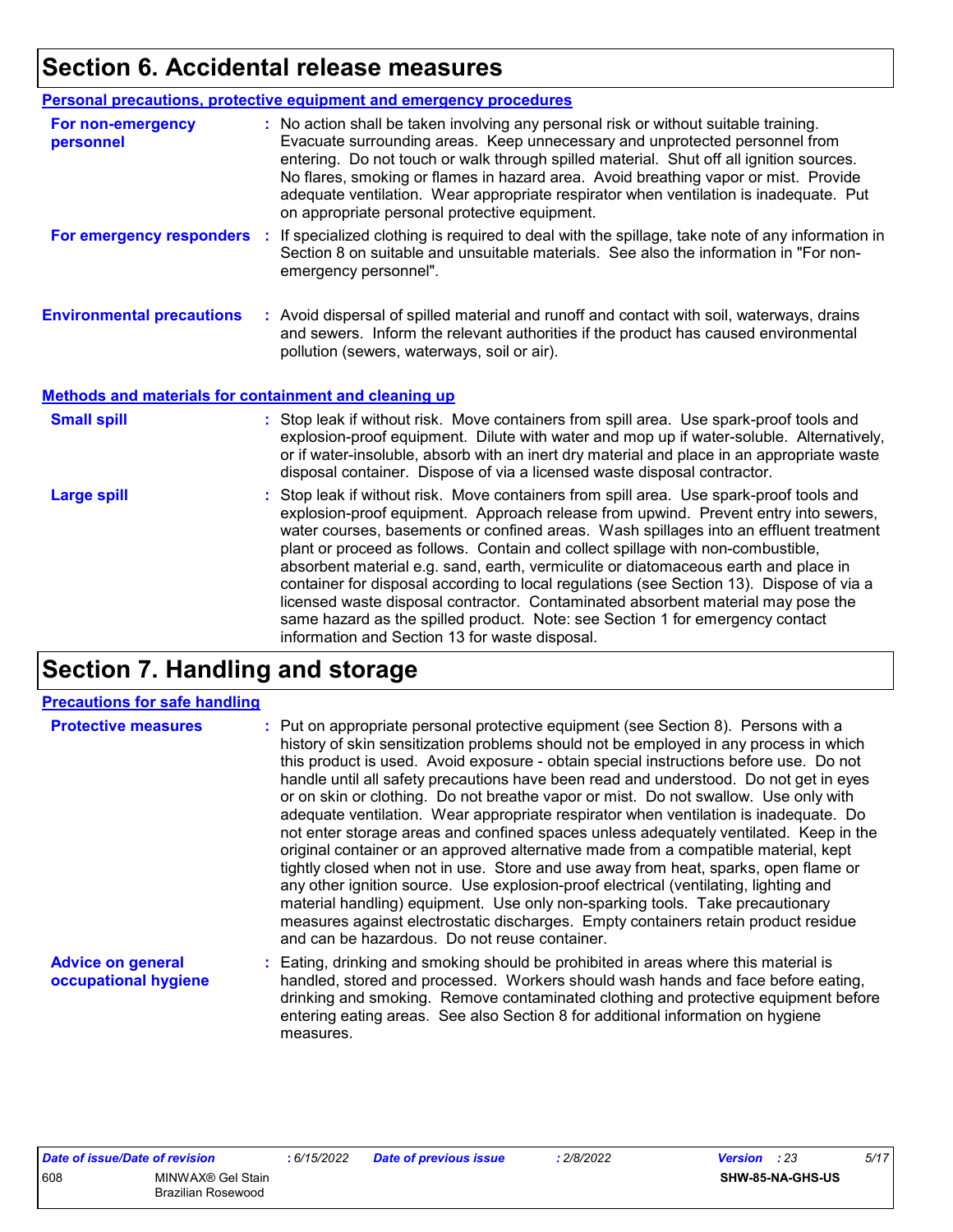# **Section 7. Handling and storage**

| <b>Conditions for safe storage,</b> | : Store in accordance with local regulations. Store in a segregated and approved area.        |
|-------------------------------------|-----------------------------------------------------------------------------------------------|
| including any                       | Store in original container protected from direct sunlight in a dry, cool and well-ventilated |
| <b>incompatibilities</b>            | area, away from incompatible materials (see Section 10) and food and drink. Store             |
|                                     | locked up. Eliminate all ignition sources. Separate from oxidizing materials. Keep            |
|                                     | container tightly closed and sealed until ready for use. Containers that have been            |
|                                     | opened must be carefully resealed and kept upright to prevent leakage. Do not store in        |
|                                     | unlabeled containers. Use appropriate containment to avoid environmental                      |
|                                     | contamination. See Section 10 for incompatible materials before handling or use.              |

## **Section 8. Exposure controls/personal protection**

#### **Control parameters**

**Occupational exposure limits (OSHA United States)**

| <b>Ingredient name</b>                        | CAS#                          | <b>Exposure limits</b>                                                                           |
|-----------------------------------------------|-------------------------------|--------------------------------------------------------------------------------------------------|
| Med. Aliphatic Hydrocarbon Solvent            | 64742-88-7                    | OSHA PEL (United States, 5/2018).<br>TWA: 100 ppm 8 hours.<br>TWA: $400 \text{ mg/m}^3$ 8 hours. |
| Light Aliphatic Hydrocarbon                   | 64742-47-8                    | ACGIH TLV (United States, 1/2021).                                                               |
|                                               |                               | Absorbed through skin.                                                                           |
|                                               |                               | TWA: 200 mg/m <sup>3</sup> , (as total hydrocarbon                                               |
|                                               |                               | vapor) 8 hours.                                                                                  |
| <b>Fumed Amorphous Silica</b>                 | 112945-52-5                   | NIOSH REL (United States, 10/2020).                                                              |
|                                               |                               | TWA: 6 mg/m <sup>3</sup> 10 hours.                                                               |
| <b>Aliphatic Solvent</b>                      | 64742-47-8                    | ACGIH TLV (United States, 1/2021).                                                               |
|                                               |                               | Absorbed through skin.                                                                           |
|                                               |                               | TWA: 200 mg/m <sup>3</sup> , (as total hydrocarbon                                               |
|                                               |                               | vapor) 8 hours.                                                                                  |
| Heavy Naphthenic Petroleum Oil                | 64742-52-5                    | ACGIH TLV (United States, 1/2021).<br>TWA: 5 mg/m <sup>3</sup> 8 hours. Form: Inhalable          |
|                                               |                               | fraction                                                                                         |
|                                               |                               | OSHA PEL (United States, 5/2018).                                                                |
|                                               |                               | TWA: 5 mg/m <sup>3</sup> 8 hours.                                                                |
|                                               |                               | NIOSH REL (United States, 10/2020).                                                              |
|                                               |                               | TWA: 5 mg/m <sup>3</sup> 10 hours. Form: Mist                                                    |
|                                               |                               | STEL: 10 mg/m <sup>3</sup> 15 minutes. Form: Mist                                                |
| Mineral Spirits (Odorless)                    | 64742-47-8                    | ACGIH TLV (United States, 1/2021).                                                               |
|                                               |                               | Absorbed through skin.                                                                           |
|                                               |                               | TWA: 200 mg/m <sup>3</sup> , (as total hydrocarbon                                               |
|                                               |                               | vapor) 8 hours.                                                                                  |
| Hydrotreated Heavy Petroleum Naphtha          | 64742-48-9                    | None.                                                                                            |
| Xylene, mixed isomers                         | 1330-20-7                     | ACGIH TLV (United States, 1/2021).<br>TWA: 100 ppm 8 hours.                                      |
|                                               |                               | TWA: $434$ mg/m <sup>3</sup> 8 hours.                                                            |
|                                               |                               | STEL: 150 ppm 15 minutes.                                                                        |
|                                               |                               | STEL: 651 mg/m <sup>3</sup> 15 minutes.                                                          |
|                                               |                               | OSHA PEL (United States, 5/2018).                                                                |
|                                               |                               | TWA: 100 ppm 8 hours.                                                                            |
|                                               |                               | TWA: 435 mg/m <sup>3</sup> 8 hours.                                                              |
| Light Aromatic Hydrocarbons                   | 64742-95-6                    | None.                                                                                            |
| Carbon Black                                  | 1333-86-4                     | ACGIH TLV (United States, 1/2021).                                                               |
|                                               |                               | TWA: 3 mg/m <sup>3</sup> 8 hours. Form: Inhalable                                                |
|                                               |                               | fraction                                                                                         |
|                                               |                               | NIOSH REL (United States, 10/2020).                                                              |
|                                               |                               | TWA: 3.5 mg/m <sup>3</sup> 10 hours.                                                             |
|                                               |                               | TWA: 0.1 mg of PAHs/cm <sup>3</sup> 10 hours.<br>OSHA PEL (United States, 5/2018).               |
|                                               |                               | TWA: $3.5 \text{ mg/m}^3$ 8 hours.                                                               |
| Date of issue/Date of revision<br>: 6/15/2022 | <b>Date of previous issue</b> | : 2/8/2022<br><b>Version</b> : 23<br>6/17                                                        |
| MINWAX® Gel Stain                             |                               | SHW-85-NA-GHS-US                                                                                 |
| 608<br><b>Brazilian Rosewood</b>              |                               |                                                                                                  |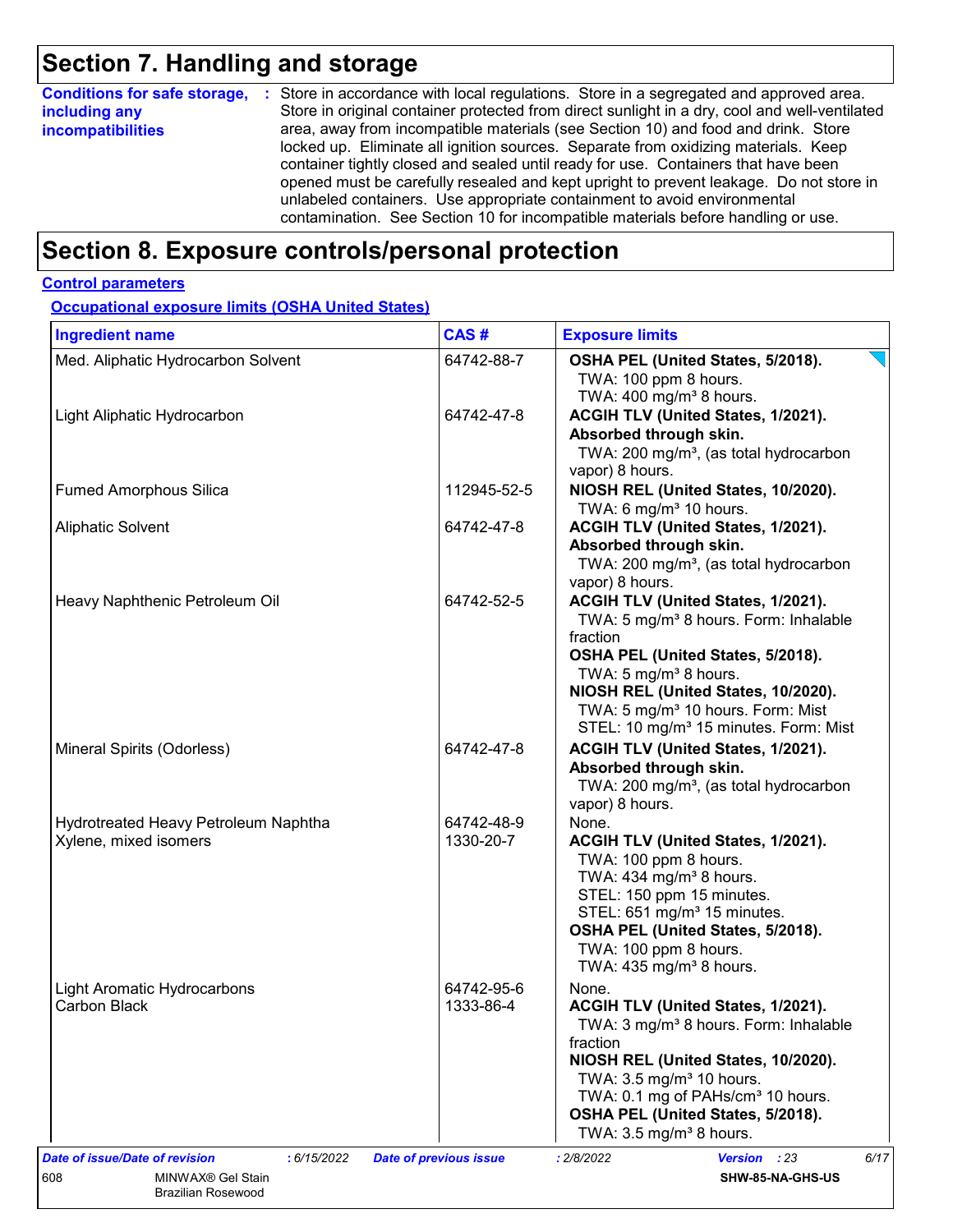# **Section 8. Exposure controls/personal protection**

| Methyl Ethyl Ketoxime | 96-29-7 | OARS WEEL (United States, 1/2021). Skin<br>sensitizer.<br>TWA: 10 ppm 8 hours. |
|-----------------------|---------|--------------------------------------------------------------------------------|
|-----------------------|---------|--------------------------------------------------------------------------------|

#### **Occupational exposure limits (Canada)**

| Medium aliphatic solvent naphtha (petroleum) C9-C12<br>Petroleum refining, hydrotreated light distillate | 64742-88-7 | CA Ontario Provincial (Canada, 6/2019).                                                                                                                                                                                                                                                                                                                                                                                                                         |
|----------------------------------------------------------------------------------------------------------|------------|-----------------------------------------------------------------------------------------------------------------------------------------------------------------------------------------------------------------------------------------------------------------------------------------------------------------------------------------------------------------------------------------------------------------------------------------------------------------|
|                                                                                                          |            | TWA: 525 mg/m <sup>3</sup> 8 hours.                                                                                                                                                                                                                                                                                                                                                                                                                             |
|                                                                                                          | 64742-47-8 | CA British Columbia Provincial (Canada,<br>6/2021). Absorbed through skin.<br>TWA: 200 mg/m <sup>3</sup> , (as total hydrocarbon<br>vapour) 8 hours.<br>CA Alberta Provincial (Canada, 6/2018).<br>Absorbed through skin.<br>8 hrs OEL: 200 mg/m <sup>3</sup> , (as total hydrocarbon<br>vapour) 8 hours.<br>CA Ontario Provincial (Canada, 6/2019).<br>Absorbed through skin.<br>TWA: 200 mg/m <sup>3</sup> , (as total hydrocarbon<br>vapour) 8 hours.        |
| Petroleum refining, hydrotreated light distillate                                                        | 64742-47-8 | <b>CA British Columbia Provincial (Canada,</b><br>6/2021). Absorbed through skin.<br>TWA: 200 mg/m <sup>3</sup> , (as total hydrocarbon<br>vapour) 8 hours.<br>CA Alberta Provincial (Canada, 6/2018).<br>Absorbed through skin.<br>8 hrs OEL: 200 mg/m <sup>3</sup> , (as total hydrocarbon<br>vapour) 8 hours.<br>CA Ontario Provincial (Canada, 6/2019).<br>Absorbed through skin.<br>TWA: 200 mg/m <sup>3</sup> , (as total hydrocarbon<br>vapour) 8 hours. |
| Petroleum refining, hydrotreated light distillate                                                        | 64742-47-8 | <b>CA British Columbia Provincial (Canada,</b><br>6/2021). Absorbed through skin.<br>TWA: 200 mg/m <sup>3</sup> , (as total hydrocarbon<br>vapour) 8 hours.<br>CA Alberta Provincial (Canada, 6/2018).<br>Absorbed through skin.<br>8 hrs OEL: 200 mg/m <sup>3</sup> , (as total hydrocarbon<br>vapour) 8 hours.<br>CA Ontario Provincial (Canada, 6/2019).<br>Absorbed through skin.<br>TWA: 200 mg/m <sup>3</sup> , (as total hydrocarbon<br>vapour) 8 hours. |
| Xylene                                                                                                   | 1330-20-7  | CA Alberta Provincial (Canada, 6/2018).<br>8 hrs OEL: 100 ppm 8 hours.<br>15 min OEL: 651 mg/m <sup>3</sup> 15 minutes.<br>15 min OEL: 150 ppm 15 minutes.<br>8 hrs OEL: 434 mg/m <sup>3</sup> 8 hours.<br><b>CA British Columbia Provincial (Canada,</b><br>$6/2021$ ).<br>TWA: 100 ppm 8 hours.<br>STEL: 150 ppm 15 minutes.<br>CA Quebec Provincial (Canada, 6/2021).<br>TWAEV: 100 ppm 8 hours.                                                             |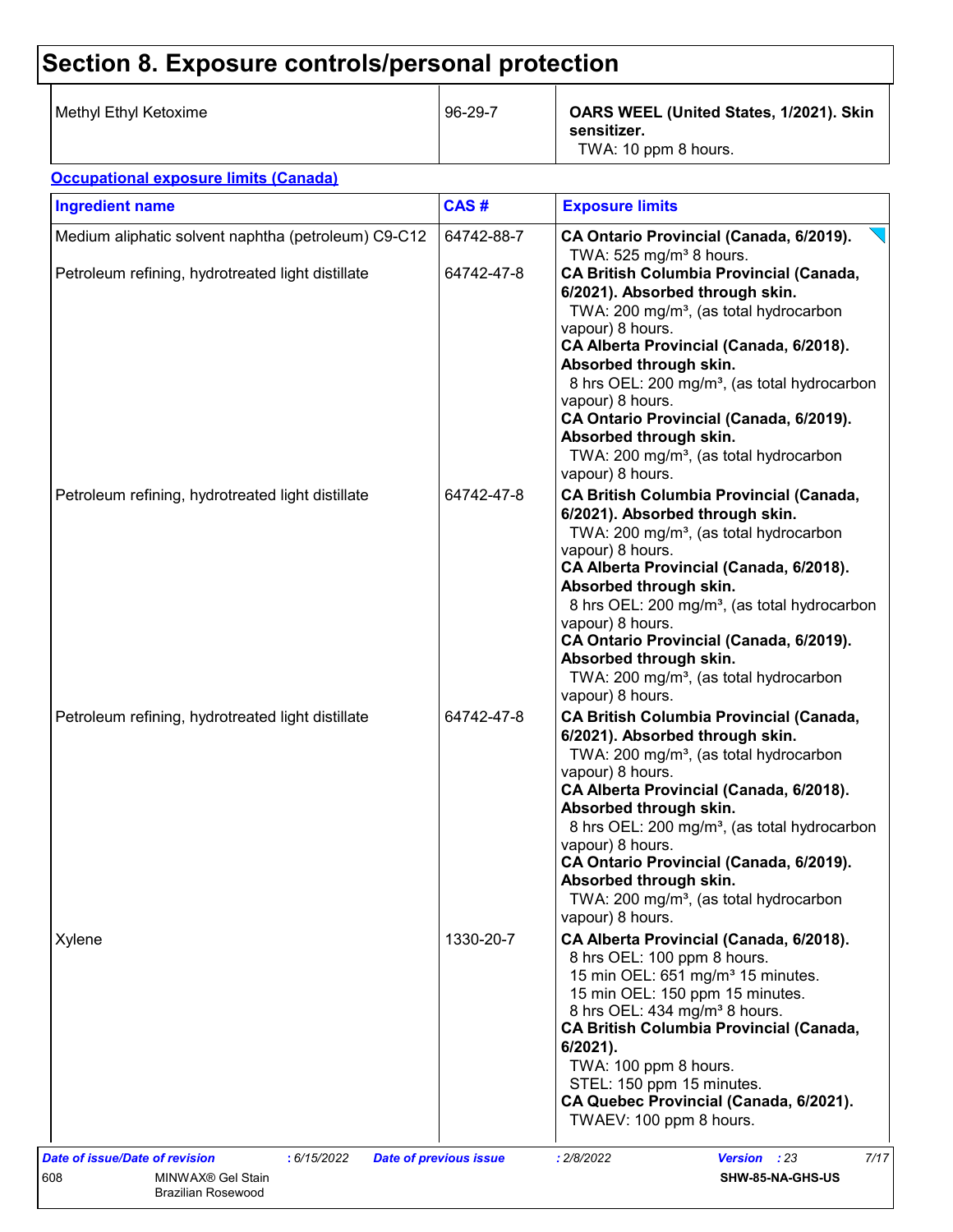# **Section 8. Exposure controls/personal protection**

|                       |           | TWAEV: 434 mg/m <sup>3</sup> 8 hours.<br>STEV: 150 ppm 15 minutes.<br>STEV: 651 mg/m <sup>3</sup> 15 minutes.<br>CA Ontario Provincial (Canada, 6/2019).<br>STEL: 150 ppm 15 minutes.<br>TWA: 100 ppm 8 hours.<br><b>CA Saskatchewan Provincial (Canada,</b><br>7/2013).<br>STEL: 150 ppm 15 minutes.<br>TWA: 100 ppm 8 hours.                                                                                                                                                                                                                                                     |
|-----------------------|-----------|------------------------------------------------------------------------------------------------------------------------------------------------------------------------------------------------------------------------------------------------------------------------------------------------------------------------------------------------------------------------------------------------------------------------------------------------------------------------------------------------------------------------------------------------------------------------------------|
| Carbon black          | 1333-86-4 | <b>CA British Columbia Provincial (Canada,</b><br>$6/2021$ ).<br>TWA: $3 \text{ mg/m}^3$ 8 hours. Form: Inhalable<br>CA Ontario Provincial (Canada, 6/2019).<br>TWA: 3 mg/m <sup>3</sup> 8 hours. Form: Inhalable<br>particulate matter.<br>CA Quebec Provincial (Canada, 6/2021).<br>TWAEV: 3 mg/m <sup>3</sup> 8 hours. Form: inhalable<br>dust<br>CA Alberta Provincial (Canada, 6/2018).<br>8 hrs OEL: 3.5 mg/m <sup>3</sup> 8 hours.<br><b>CA Saskatchewan Provincial (Canada,</b><br>7/2013).<br>STEL: 7 mg/m <sup>3</sup> 15 minutes.<br>TWA: $3.5 \text{ mg/m}^3$ 8 hours. |
| Methyl Ethyl Ketoxime | 96-29-7   | OARS WEEL (United States, 1/2021). Skin<br>sensitizer.<br>TWA: 10 ppm 8 hours.                                                                                                                                                                                                                                                                                                                                                                                                                                                                                                     |

#### **Occupational exposure limits (Mexico)**

|                             | CAS#       | <b>Exposure limits</b>                                                                                                                       |
|-----------------------------|------------|----------------------------------------------------------------------------------------------------------------------------------------------|
| Light Aliphatic Hydrocarbon | 64742-47-8 | <b>ACGIH TLV (United States, 1/2021).</b><br>Absorbed through skin.<br>TWA: 200 mg/m <sup>3</sup> , (as total hydrocarbon<br>vapor) 8 hours. |
| <b>Aliphatic Solvent</b>    | 64742-47-8 | <b>ACGIH TLV (United States, 1/2021).</b><br>Absorbed through skin.<br>TWA: 200 mg/m <sup>3</sup> , (as total hydrocarbon<br>vapor) 8 hours. |

| <b>Appropriate engineering</b><br><b>controls</b> | : Use only with adequate ventilation. Use process enclosures, local exhaust ventilation or<br>other engineering controls to keep worker exposure to airborne contaminants below any<br>recommended or statutory limits. The engineering controls also need to keep gas,<br>vapor or dust concentrations below any lower explosive limits. Use explosion-proof<br>ventilation equipment. |
|---------------------------------------------------|-----------------------------------------------------------------------------------------------------------------------------------------------------------------------------------------------------------------------------------------------------------------------------------------------------------------------------------------------------------------------------------------|
| <b>Environmental exposure</b><br><b>controls</b>  | : Emissions from ventilation or work process equipment should be checked to ensure<br>they comply with the requirements of environmental protection legislation. In some<br>cases, fume scrubbers, filters or engineering modifications to the process equipment<br>will be necessary to reduce emissions to acceptable levels.                                                         |

#### **Individual protection measures**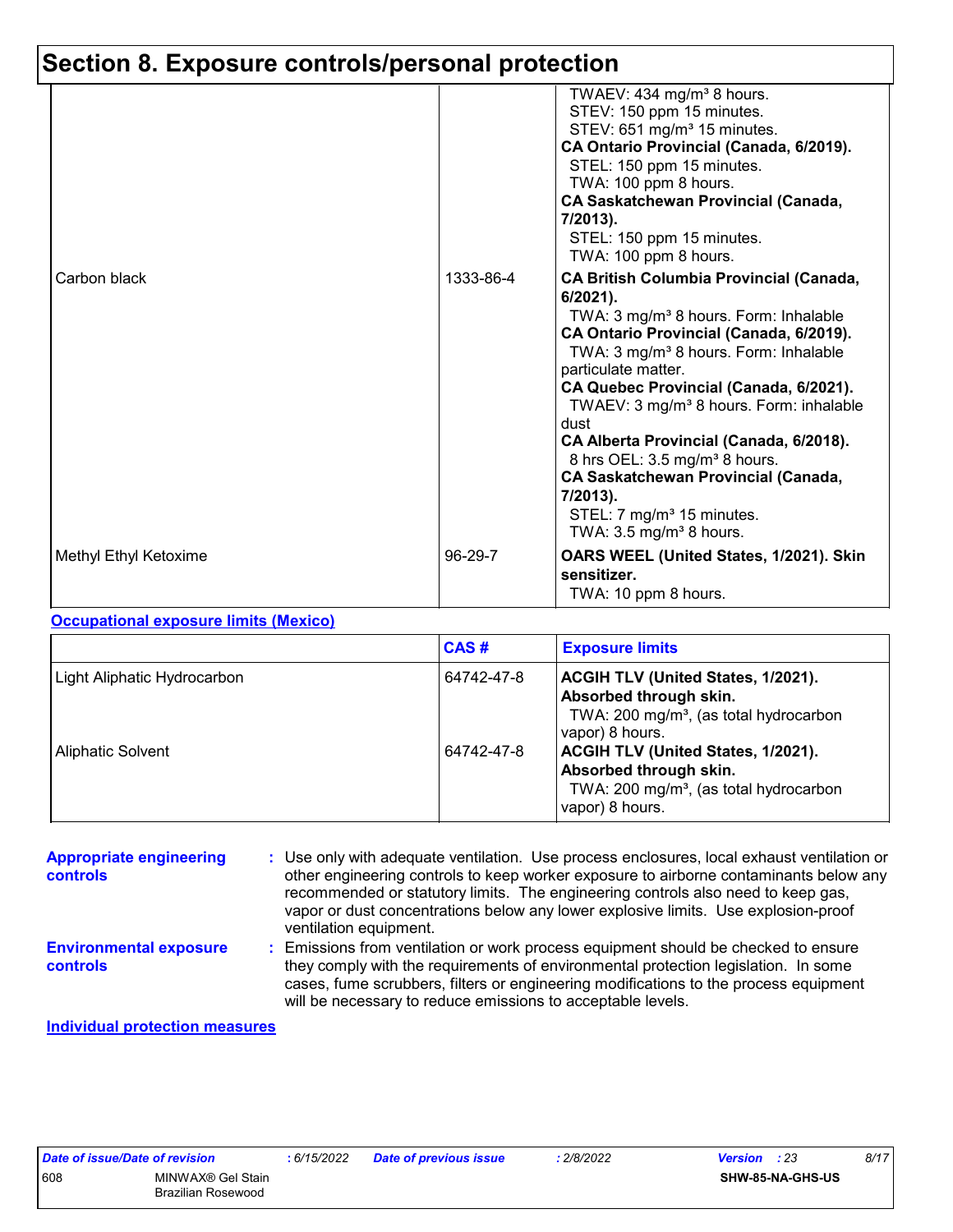# **Section 8. Exposure controls/personal protection**

| <b>Hygiene measures</b>       | : Wash hands, forearms and face thoroughly after handling chemical products, before<br>eating, smoking and using the lavatory and at the end of the working period.<br>Appropriate techniques should be used to remove potentially contaminated clothing.<br>Contaminated work clothing should not be allowed out of the workplace. Wash<br>contaminated clothing before reusing. Ensure that eyewash stations and safety<br>showers are close to the workstation location.                                                                                                                                            |
|-------------------------------|------------------------------------------------------------------------------------------------------------------------------------------------------------------------------------------------------------------------------------------------------------------------------------------------------------------------------------------------------------------------------------------------------------------------------------------------------------------------------------------------------------------------------------------------------------------------------------------------------------------------|
| <b>Eye/face protection</b>    | : Safety eyewear complying with an approved standard should be used when a risk<br>assessment indicates this is necessary to avoid exposure to liquid splashes, mists,<br>gases or dusts. If contact is possible, the following protection should be worn, unless<br>the assessment indicates a higher degree of protection: safety glasses with side-<br>shields.                                                                                                                                                                                                                                                     |
| <b>Skin protection</b>        |                                                                                                                                                                                                                                                                                                                                                                                                                                                                                                                                                                                                                        |
| <b>Hand protection</b>        | : Chemical-resistant, impervious gloves complying with an approved standard should be<br>worn at all times when handling chemical products if a risk assessment indicates this is<br>necessary. Considering the parameters specified by the glove manufacturer, check<br>during use that the gloves are still retaining their protective properties. It should be<br>noted that the time to breakthrough for any glove material may be different for different<br>glove manufacturers. In the case of mixtures, consisting of several substances, the<br>protection time of the gloves cannot be accurately estimated. |
| <b>Body protection</b>        | : Personal protective equipment for the body should be selected based on the task being<br>performed and the risks involved and should be approved by a specialist before<br>handling this product. When there is a risk of ignition from static electricity, wear anti-<br>static protective clothing. For the greatest protection from static discharges, clothing<br>should include anti-static overalls, boots and gloves.                                                                                                                                                                                         |
| <b>Other skin protection</b>  | : Appropriate footwear and any additional skin protection measures should be selected<br>based on the task being performed and the risks involved and should be approved by a<br>specialist before handling this product.                                                                                                                                                                                                                                                                                                                                                                                              |
| <b>Respiratory protection</b> | : Based on the hazard and potential for exposure, select a respirator that meets the<br>appropriate standard or certification. Respirators must be used according to a<br>respiratory protection program to ensure proper fitting, training, and other important<br>aspects of use.                                                                                                                                                                                                                                                                                                                                    |

# **Section 9. Physical and chemical properties**

The conditions of measurement of all properties are at standard temperature and pressure unless otherwise indicated.

| <b>Appearance</b>                                                 |                                                           |                        |      |  |  |
|-------------------------------------------------------------------|-----------------------------------------------------------|------------------------|------|--|--|
| <b>Physical state</b>                                             | : Liquid.                                                 |                        |      |  |  |
| <b>Color</b>                                                      | : Not available.                                          |                        |      |  |  |
| Odor                                                              | : Not available.                                          |                        |      |  |  |
| <b>Odor threshold</b>                                             | : Not available.                                          |                        |      |  |  |
| pH                                                                | : Not applicable.                                         |                        |      |  |  |
| <b>Melting point/freezing point</b>                               | : Not available.                                          |                        |      |  |  |
| <b>Boiling point, initial boiling</b><br>point, and boiling range | : $148^{\circ}$ C (298.4 $^{\circ}$ F)                    |                        |      |  |  |
| <b>Flash point</b>                                                | : Closed cup: 39°C (102.2°F) [Pensky-Martens Closed Cup]  |                        |      |  |  |
| <b>Evaporation rate</b>                                           | $: 0.13$ (butyl acetate = 1)                              |                        |      |  |  |
| <b>Flammability</b>                                               | : Not available.                                          |                        |      |  |  |
| Lower and upper explosion<br>limit/flammability limit             | $:$ Lower: 1%<br>Upper: 8.8%                              |                        |      |  |  |
| <b>Vapor pressure</b>                                             | : $0.17$ kPa (1.27 mm Hg)                                 |                        |      |  |  |
| <b>Relative vapor density</b>                                     | : $5$ [Air = 1]                                           |                        |      |  |  |
| <b>Relative density</b>                                           | : 0.88                                                    |                        |      |  |  |
| <b>Date of issue/Date of revision</b>                             | :6/15/2022<br><b>Date of previous issue</b><br>: 2/8/2022 | <b>Version</b><br>: 23 | 9/17 |  |  |
| 608<br>MINWAX® Gel Stain<br><b>Brazilian Rosewood</b>             |                                                           | SHW-85-NA-GHS-US       |      |  |  |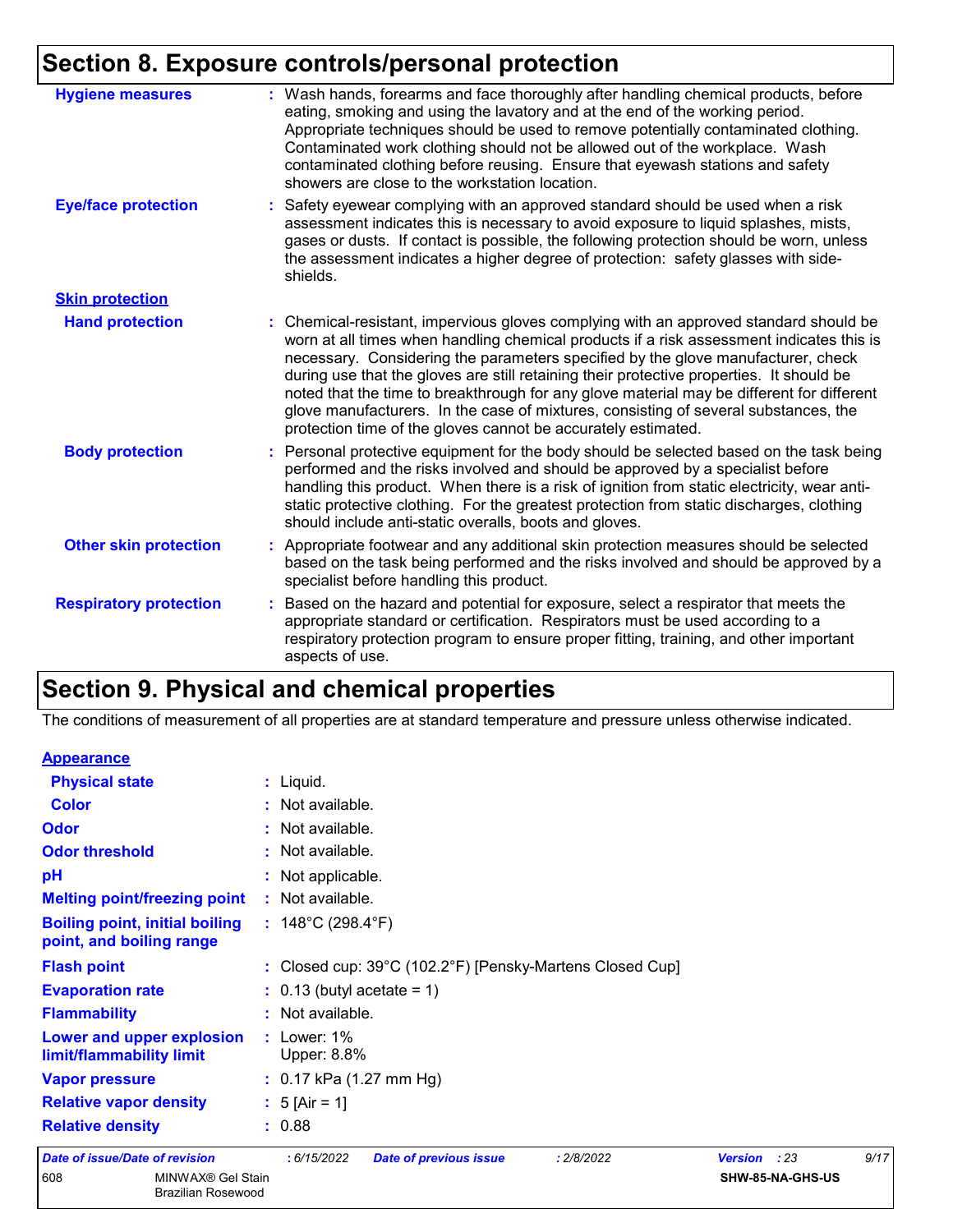### **Section 9. Physical and chemical properties**

| <b>Solubility</b>                                 | : Not available.                                               |
|---------------------------------------------------|----------------------------------------------------------------|
| <b>Partition coefficient: n-</b><br>octanol/water | : Not applicable.                                              |
| <b>Auto-ignition temperature</b>                  | : Not available.                                               |
| <b>Decomposition temperature</b>                  | : Not available.                                               |
| <b>Viscosity</b>                                  | Kinematic (40°C (104°F)): <20.5 mm <sup>2</sup> /s (<20.5 cSt) |
| <b>Molecular weight</b>                           | Not applicable.                                                |
| <b>Aerosol product</b>                            |                                                                |
| <b>Heat of combustion</b>                         | : $25.647$ kJ/g                                                |

## **Section 10. Stability and reactivity**

| <b>Reactivity</b>                                   | : No specific test data related to reactivity available for this product or its ingredients.                                                                                                                                               |
|-----------------------------------------------------|--------------------------------------------------------------------------------------------------------------------------------------------------------------------------------------------------------------------------------------------|
| <b>Chemical stability</b>                           | : The product is stable.                                                                                                                                                                                                                   |
| <b>Possibility of hazardous</b><br><b>reactions</b> | : Under normal conditions of storage and use, hazardous reactions will not occur.                                                                                                                                                          |
| <b>Conditions to avoid</b>                          | : Avoid all possible sources of ignition (spark or flame). Do not pressurize, cut, weld,<br>braze, solder, drill, grind or expose containers to heat or sources of ignition. Do not<br>allow vapor to accumulate in low or confined areas. |
| <b>Incompatible materials</b>                       | : Reactive or incompatible with the following materials:<br>oxidizing materials                                                                                                                                                            |
| <b>Hazardous decomposition</b><br>products          | : Under normal conditions of storage and use, hazardous decomposition products should<br>not be produced.                                                                                                                                  |

### **Section 11. Toxicological information**

#### **Information on toxicological effects**

#### **Acute toxicity**

| <b>Product/ingredient name</b>                 | <b>Result</b>                | <b>Species</b> | <b>Dose</b>              | <b>Exposure</b> |
|------------------------------------------------|------------------------------|----------------|--------------------------|-----------------|
| <b>Fumed Amorphous Silica</b>                  | LD50 Oral                    | Rat            | 3160 mg/kg               |                 |
| Heavy Naphthenic Petroleum<br>Oil              | LD50 Oral                    | Rat            | >5000 mg/kg              |                 |
| <b>Hydrotreated Heavy</b><br>Petroleum Naphtha | <b>LC50 Inhalation Vapor</b> | Rat            | $8500$ mg/m <sup>3</sup> | 4 hours         |
|                                                | LD50 Oral                    | Rat            | $>6$ g/kg                |                 |
| Xylene, mixed isomers                          | LC50 Inhalation Gas.         | Rat            | 6700 ppm                 | 4 hours         |
|                                                | LD50 Oral                    | Rat            | 4300 mg/kg               |                 |
| Light Aromatic Hydrocarbons                    | LD50 Oral                    | Rat            | 8400 mg/kg               |                 |
| Carbon Black                                   | LD50 Oral                    | Rat            | >15400 mg/kg             | -               |
| Methyl Ethyl Ketoxime                          | LD50 Oral                    | Rat            | 930 mg/kg                |                 |

#### **Irritation/Corrosion**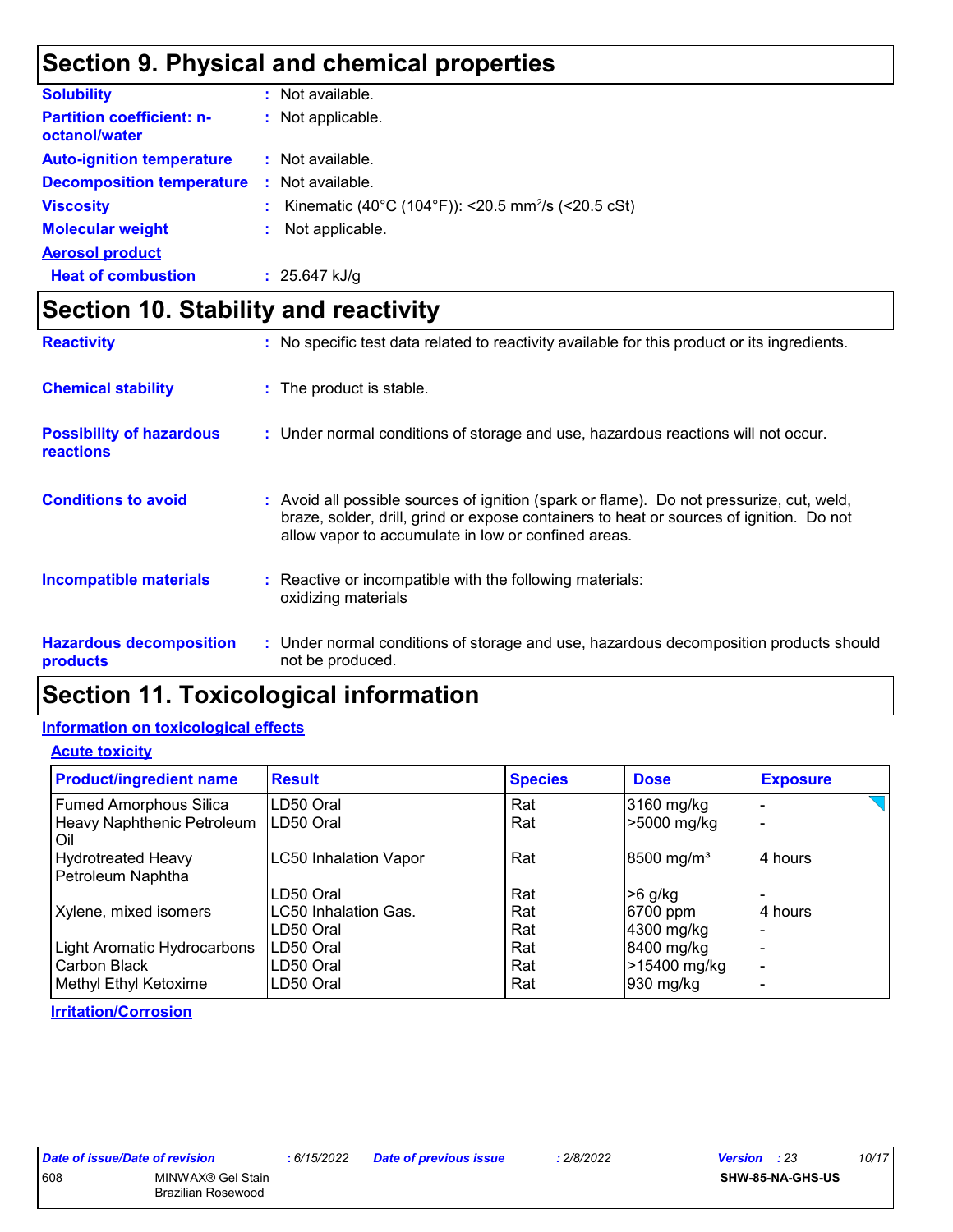# **Section 11. Toxicological information**

| <b>Product/ingredient name</b>    | <b>Result</b>            | <b>Species</b> | <b>Score</b> | <b>Exposure</b>  | <b>Observation</b> |
|-----------------------------------|--------------------------|----------------|--------------|------------------|--------------------|
| Heavy Naphthenic Petroleum<br>Oil | Skin - Severe irritant   | Rabbit         |              | 500 mg           |                    |
| Xylene, mixed isomers             | Eyes - Mild irritant     | Rabbit         |              | 87 mg            |                    |
|                                   | Eyes - Severe irritant   | Rabbit         |              | 24 hours 5<br>mg |                    |
|                                   | Skin - Mild irritant     | Rat            |              | 8 hours 60 uL    |                    |
|                                   | Skin - Moderate irritant | Rabbit         |              | 24 hours 500     |                    |
|                                   |                          |                |              | mg               |                    |
|                                   | Skin - Moderate irritant | Rabbit         |              | $100\%$          |                    |
| Light Aromatic Hydrocarbons       | Eyes - Mild irritant     | Rabbit         |              | 24 hours 100     |                    |
|                                   |                          |                |              | uL               |                    |
| Methyl Ethyl Ketoxime             | Eyes - Severe irritant   | Rabbit         |              | 100 uL           | ٠                  |

#### **Sensitization**

Not available.

#### **Mutagenicity**

Not available.

#### **Carcinogenicity**

Not available.

#### **Classification**

| <b>Product/ingredient name</b> | <b>OSHA</b> | <b>IARC</b> | <b>NTP</b> |
|--------------------------------|-------------|-------------|------------|
| <b>Fumed Amorphous Silica</b>  |             |             |            |
| Xylene, mixed isomers          |             |             |            |
| Carbon Black                   |             | 2Β          |            |

#### **Reproductive toxicity**

Not available.

#### **Teratogenicity**

Not available.

#### **Specific target organ toxicity (single exposure)**

| <b>Name</b>                          | <b>Category</b> | <b>Route of</b><br>exposure | <b>Target organs</b>                   |
|--------------------------------------|-----------------|-----------------------------|----------------------------------------|
| Med. Aliphatic Hydrocarbon Solvent   | Category 3      |                             | Respiratory tract<br>irritation        |
|                                      | Category 3      |                             | Narcotic effects                       |
| Light Aliphatic Hydrocarbon          | Category 3      |                             | Respiratory tract<br><i>irritation</i> |
|                                      | Category 3      |                             | Narcotic effects                       |
| <b>Aliphatic Solvent</b>             | Category 3      |                             | Respiratory tract<br><i>irritation</i> |
|                                      | Category 3      |                             | Narcotic effects                       |
| Mineral Spirits (Odorless)           | Category 3      |                             | Respiratory tract<br>irritation        |
|                                      | Category 3      |                             | Narcotic effects                       |
| Hydrotreated Heavy Petroleum Naphtha | Category 3      |                             | Respiratory tract<br><i>irritation</i> |
|                                      | Category 3      |                             | Narcotic effects                       |
| Xylene, mixed isomers                | Category 3      |                             | Respiratory tract<br>irritation        |
| <b>Light Aromatic Hydrocarbons</b>   | Category 3      |                             | Respiratory tract<br>irritation        |

**SHW-85-NA-GHS-US**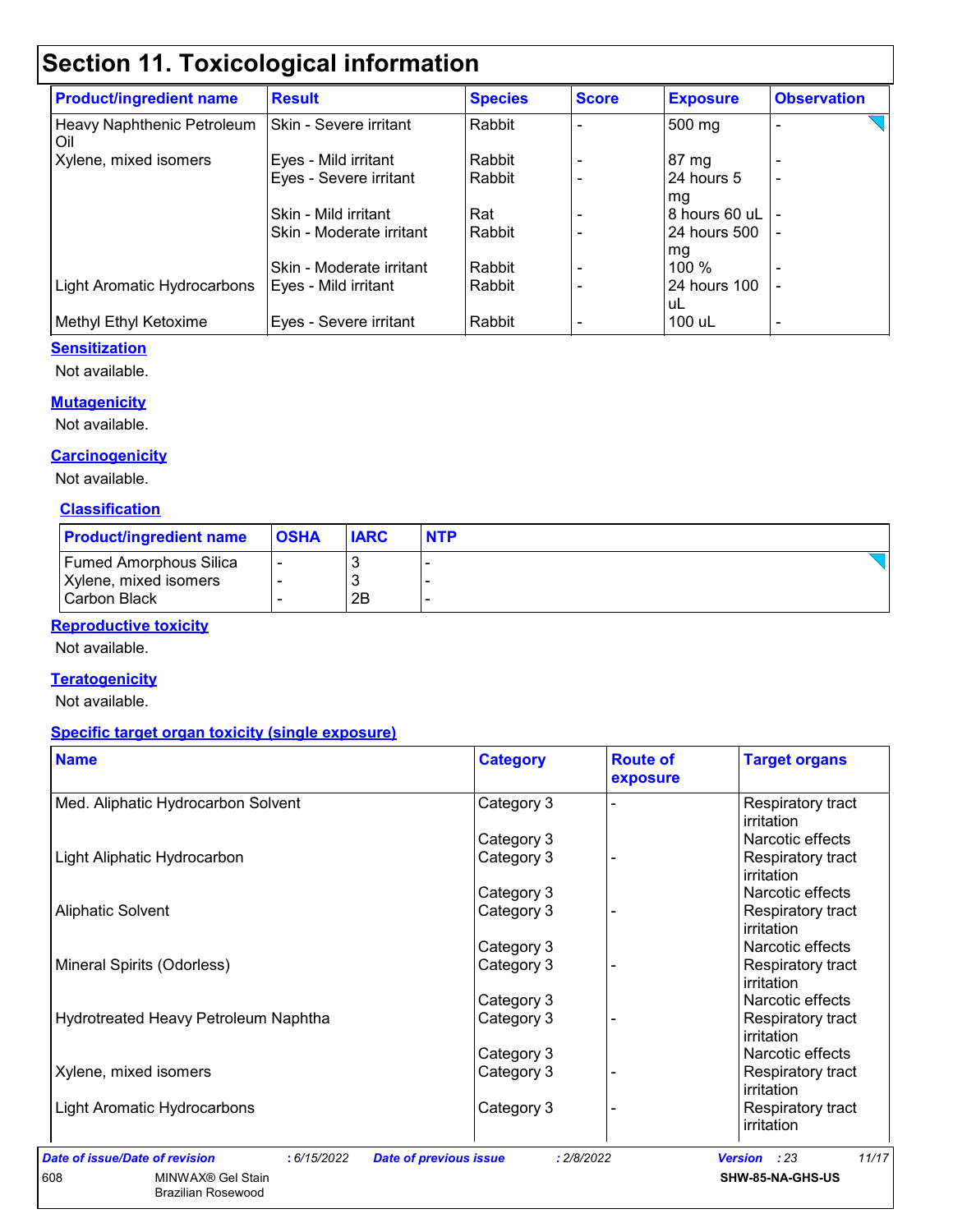## **Section 11. Toxicological information**

|                       | Category 3 | Narcotic effects   |
|-----------------------|------------|--------------------|
| Methyl Ethyl Ketoxime | Category 1 | upper respiratory  |
|                       |            | tract              |
|                       | Category 3 | l Narcotic effects |

#### **Specific target organ toxicity (repeated exposure)**

| <b>Name</b>                          | <b>Category</b> | <b>Route of</b><br>exposure | <b>Target organs</b> |
|--------------------------------------|-----------------|-----------------------------|----------------------|
| Med. Aliphatic Hydrocarbon Solvent   | Category 1      |                             |                      |
| Light Aliphatic Hydrocarbon          | Category 2      |                             |                      |
| <b>Aliphatic Solvent</b>             | Category 2      |                             |                      |
| Mineral Spirits (Odorless)           | Category 2      |                             |                      |
| Hydrotreated Heavy Petroleum Naphtha | Category 2      |                             |                      |
| Xylene, mixed isomers                | Category 2      |                             |                      |
| Light Aromatic Hydrocarbons          | Category 2      |                             |                      |
| Methyl Ethyl Ketoxime                | Category 2      |                             | blood system         |

#### **Aspiration hazard**

| <b>Name</b>                                 | <b>Result</b>                         |
|---------------------------------------------|---------------------------------------|
| Med. Aliphatic Hydrocarbon Solvent          | <b>ASPIRATION HAZARD - Category 1</b> |
| Light Aliphatic Hydrocarbon                 | <b>ASPIRATION HAZARD - Category 1</b> |
| <b>Aliphatic Solvent</b>                    | <b>ASPIRATION HAZARD - Category 1</b> |
| Mineral Spirits (Odorless)                  | <b>ASPIRATION HAZARD - Category 1</b> |
| <b>Hydrotreated Heavy Petroleum Naphtha</b> | <b>ASPIRATION HAZARD - Category 1</b> |
| Xylene, mixed isomers                       | <b>ASPIRATION HAZARD - Category 1</b> |
| Light Aromatic Hydrocarbons                 | <b>ASPIRATION HAZARD - Category 1</b> |

#### **Information on the likely routes of exposure :** Not available.

#### **Inhalation :** Can cause central nervous system (CNS) depression. May cause drowsiness or dizziness. May cause respiratory irritation. Can cause central nervous system (CNS) depression. May be fatal if swallowed and enters airways. **Ingestion : Skin contact :** May cause an allergic skin reaction. **Eye contact :** No known significant effects or critical hazards. **Potential acute health effects**

#### **Symptoms related to the physical, chemical and toxicological characteristics**

| <b>Eye contact</b>  | : No specific data.                                                                                                                                                                       |
|---------------------|-------------------------------------------------------------------------------------------------------------------------------------------------------------------------------------------|
| <b>Inhalation</b>   | : Adverse symptoms may include the following:<br>respiratory tract irritation<br>coughing<br>nausea or vomiting<br>headache<br>drowsiness/fatigue<br>dizziness/vertigo<br>unconsciousness |
| <b>Skin contact</b> | : Adverse symptoms may include the following:<br>irritation<br>redness                                                                                                                    |
| <b>Ingestion</b>    | : Adverse symptoms may include the following:<br>nausea or vomiting                                                                                                                       |

| Date of issue/Date of revision |                                                | 6/15/2022 | Date of previous issue | .2/8/2022 | 12/17<br><b>Version</b> : 23 |
|--------------------------------|------------------------------------------------|-----------|------------------------|-----------|------------------------------|
| 608                            | MINWAX® Gel Stain<br><b>Brazilian Rosewood</b> |           |                        |           | SHW-85-NA-GHS-US             |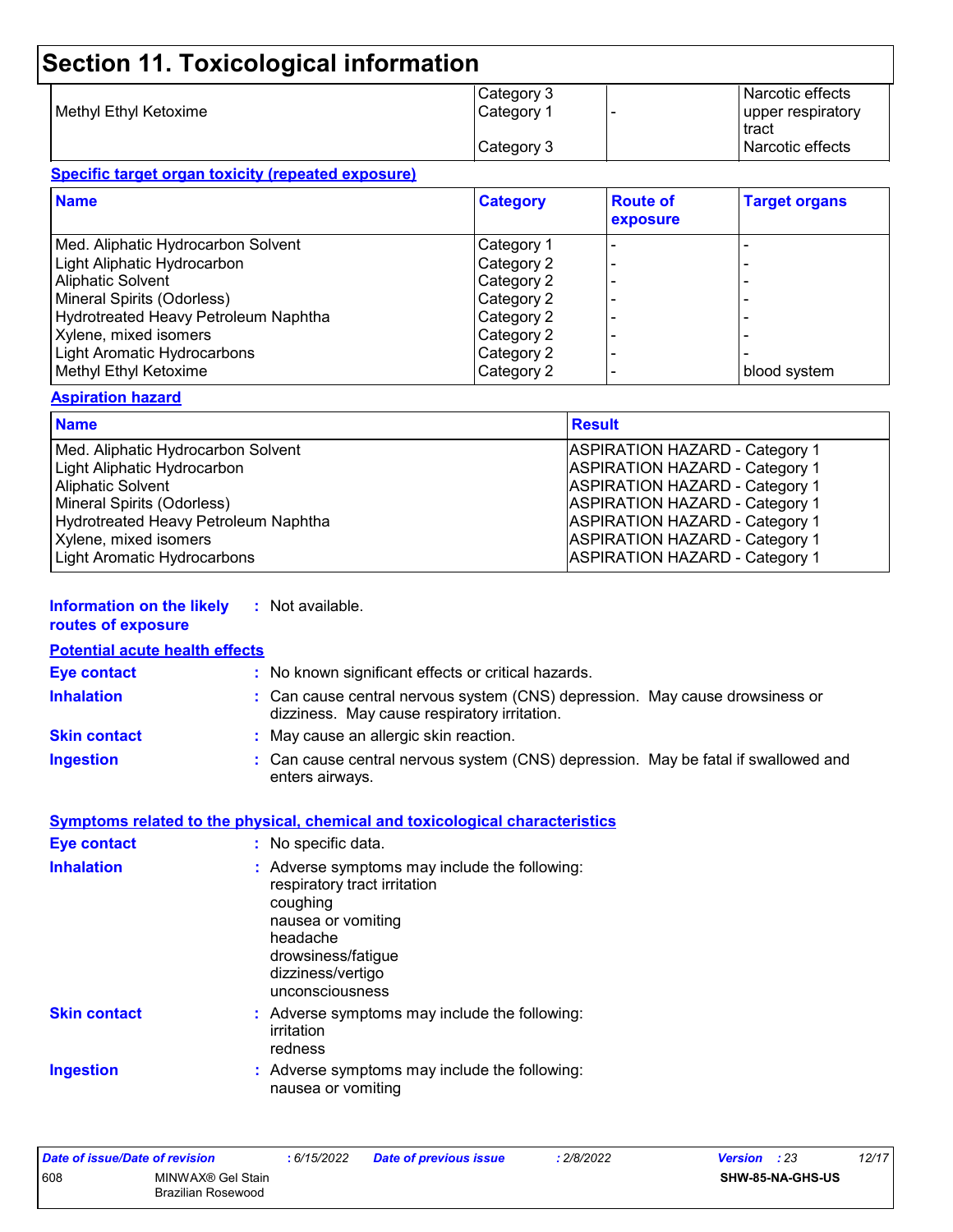# **Section 11. Toxicological information**

|                                                   | Delayed and immediate effects and also chronic effects from short and long term exposure                                                                                 |
|---------------------------------------------------|--------------------------------------------------------------------------------------------------------------------------------------------------------------------------|
| <b>Short term exposure</b>                        |                                                                                                                                                                          |
| <b>Potential immediate</b><br><b>effects</b>      | $:$ Not available.                                                                                                                                                       |
| <b>Potential delayed effects</b>                  | : Not available.                                                                                                                                                         |
| <b>Long term exposure</b>                         |                                                                                                                                                                          |
| <b>Potential immediate</b><br><b>effects</b>      | : Not available.                                                                                                                                                         |
| <b>Potential delayed effects : Not available.</b> |                                                                                                                                                                          |
| <b>Potential chronic health effects</b>           |                                                                                                                                                                          |
| Not available.                                    |                                                                                                                                                                          |
| <b>General</b>                                    | : Causes damage to organs through prolonged or repeated exposure. Once sensitized, a<br>severe allergic reaction may occur when subsequently exposed to very low levels. |
| <b>Carcinogenicity</b>                            | : Suspected of causing cancer. Risk of cancer depends on duration and level of<br>exposure.                                                                              |
| <b>Mutagenicity</b>                               | : No known significant effects or critical hazards.                                                                                                                      |
| <b>Teratogenicity</b>                             | : No known significant effects or critical hazards.                                                                                                                      |
| <b>Developmental effects</b>                      | : No known significant effects or critical hazards.                                                                                                                      |
| <b>Fertility effects</b>                          | : No known significant effects or critical hazards.                                                                                                                      |

**Numerical measures of toxicity** Not available. **Acute toxicity estimates**

## **Section 12. Ecological information**

#### **Toxicity**

| <b>Product/ingredient name</b> | <b>Result</b>                                                           | <b>Species</b>                                                         | <b>Exposure</b>      |
|--------------------------------|-------------------------------------------------------------------------|------------------------------------------------------------------------|----------------------|
| Light Aliphatic Hydrocarbon    | Acute LC50 2200 µg/l Fresh water                                        | <b>Fish - Lepomis macrochirus</b>                                      | 4 days               |
| Aliphatic Solvent              | Acute LC50 2200 µg/l Fresh water                                        | <b>Fish - Lepomis macrochirus</b>                                      | 4 days               |
| Mineral Spirits (Odorless)     | Acute LC50 2200 µg/l Fresh water                                        | <b>Fish - Lepomis macrochirus</b>                                      | ∣4 days              |
| Xylene, mixed isomers          | Acute LC50 8500 µg/l Marine water                                       | Crustaceans - Palaemonetes<br>pugio                                    | 48 hours             |
| Methyl Ethyl Ketoxime          | Acute LC50 13400 µg/l Fresh water<br>Acute LC50 843000 µg/l Fresh water | <b>Fish - Pimephales promelas</b><br><b>Fish - Pimephales promelas</b> | 96 hours<br>96 hours |

#### **Persistence and degradability**

| <b>Product/ingredient name</b>                             | <b>Aquatic half-life</b> | <b>Photolysis</b> | Biodegradability   |
|------------------------------------------------------------|--------------------------|-------------------|--------------------|
| Xylene, mixed isomers<br>  Light Aromatic Hydrocarbons   - |                          |                   | Readily<br>Readily |

#### **Bioaccumulative potential**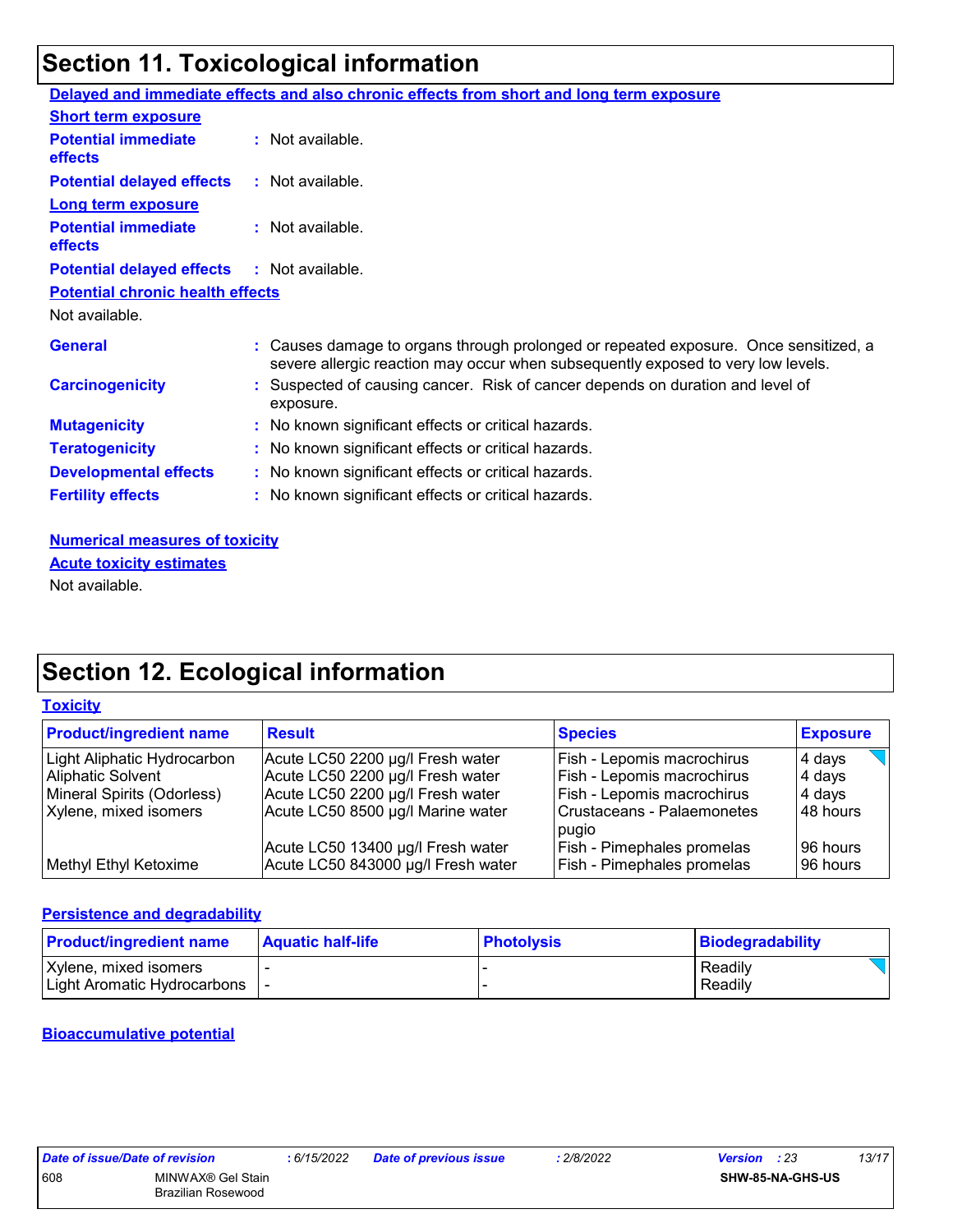### **Section 12. Ecological information**

| <b>Product/ingredient name</b>                       | $LogP_{ow}$ | <b>BCF</b>                  | <b>Potential</b> |
|------------------------------------------------------|-------------|-----------------------------|------------------|
| Hydrotreated Heavy<br>Petroleum Naphtha              |             | 10 to 2500                  | high             |
| Xylene, mixed isomers<br>Light Aromatic Hydrocarbons |             | l 8.1 to 25.9<br>10 to 2500 | low<br>high      |
| Methyl Ethyl Ketoxime                                |             | 2.5 to 5.8                  | low              |

#### **Mobility in soil**

**Soil/water partition coefficient (KOC) :** Not available.

**Other adverse effects** : No known significant effects or critical hazards.

### **Section 13. Disposal considerations**

**Disposal methods :**

The generation of waste should be avoided or minimized wherever possible. Disposal of this product, solutions and any by-products should at all times comply with the requirements of environmental protection and waste disposal legislation and any regional local authority requirements. Dispose of surplus and non-recyclable products via a licensed waste disposal contractor. Waste should not be disposed of untreated to the sewer unless fully compliant with the requirements of all authorities with jurisdiction. Waste packaging should be recycled. Incineration or landfill should only be considered when recycling is not feasible. This material and its container must be disposed of in a safe way. Care should be taken when handling emptied containers that have not been cleaned or rinsed out. Empty containers or liners may retain some product residues. Vapor from product residues may create a highly flammable or explosive atmosphere inside the container. Do not cut, weld or grind used containers unless they have been cleaned thoroughly internally. Avoid dispersal of spilled material and runoff and contact with soil, waterways, drains and sewers.

### **Section 14. Transport information**

|                                                                                                                                                                                                                     | <b>DOT</b><br><b>Classification</b>          | <b>TDG</b><br><b>Classification</b> | <b>Mexico</b><br><b>Classification</b> | <b>IATA</b>                                                                                                                 | <b>IMDG</b>   |
|---------------------------------------------------------------------------------------------------------------------------------------------------------------------------------------------------------------------|----------------------------------------------|-------------------------------------|----------------------------------------|-----------------------------------------------------------------------------------------------------------------------------|---------------|
| <b>UN number</b>                                                                                                                                                                                                    | <b>UN1263</b>                                | <b>UN1263</b>                       | <b>UN1263</b>                          | <b>UN1263</b>                                                                                                               | <b>UN1263</b> |
| <b>UN proper</b><br>shipping name                                                                                                                                                                                   | <b>PAINT</b><br><b>PAINT</b><br><b>PAINT</b> |                                     |                                        | <b>PAINT</b><br>PAINT. Marine<br>pollutant (Med.<br>Aliphatic<br>Hydrocarbon<br>Solvent, Light<br>Aliphatic<br>Hydrocarbon) |               |
| <b>Transport</b><br>hazard class(es)                                                                                                                                                                                | 3                                            | 3                                   | 3                                      | 3                                                                                                                           | 3<br>¥2       |
| <b>Packing group</b>                                                                                                                                                                                                | III                                          | $\mathbf{III}$                      | $\mathbf{III}$                         | $\mathbf{III}$                                                                                                              | III           |
| <b>Environmental</b><br>hazards                                                                                                                                                                                     | No.                                          | No.                                 | No.                                    | Yes. The<br>environmentally<br>hazardous<br>substance mark<br>is not required.                                              | Yes.          |
| 14/17<br><b>Date of issue/Date of revision</b><br><b>Version</b><br>: 23<br>: 6/15/2022<br><b>Date of previous issue</b><br>: 2/8/2022<br>608<br>SHW-85-NA-GHS-US<br>MINWAX® Gel Stain<br><b>Brazilian Rosewood</b> |                                              |                                     |                                        |                                                                                                                             |               |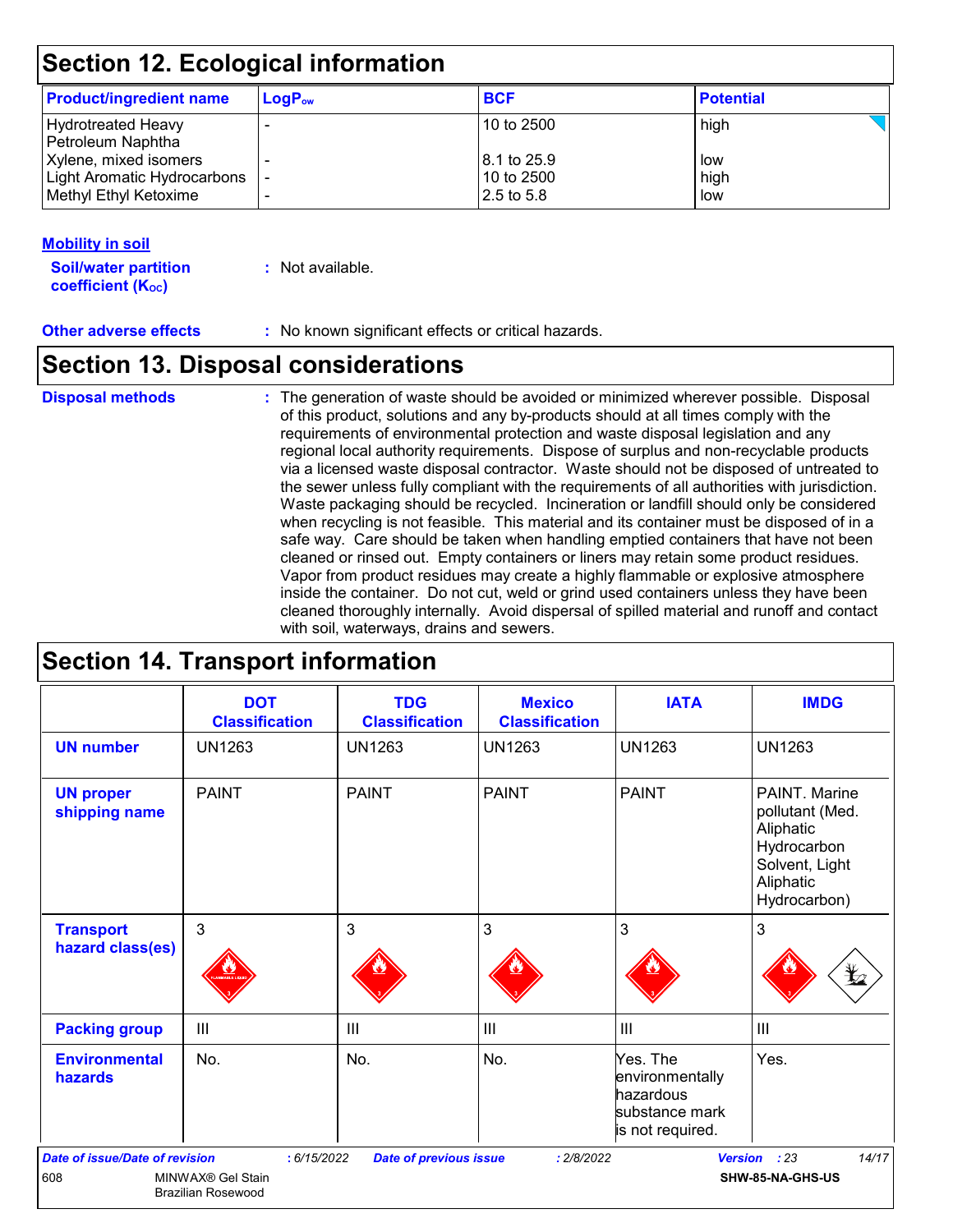### **Section 14. Transport information**

| <b>Additional</b><br>information                         | This product may<br>be re-classified as<br>"Combustible<br>Liquid," unless<br>transported by<br>vessel or aircraft.<br>Non-bulk<br>packages (less<br>than or equal to<br>119 gal) of<br>combustible<br>liquids are not<br>regulated as<br>hazardous<br>materials in<br>package sizes<br>less than the<br>product reportable<br>quantity.<br><b>ERG No.</b><br>128 | Product classified<br>as per the<br>following sections<br>of the<br>Transportation of<br>Dangerous Goods<br>Regulations:<br>2.18-2.19 (Class<br>3).<br><b>ERG No.</b><br>128                                                                                                                                                                                                                                                                                                                                                                                                                                                                                                        | <b>ERG No.</b><br>128 | The<br>environmentally<br>hazardous<br>substance mark<br>may appear if<br>required by other<br>transportation<br>regulations. | The marine<br>pollutant mark is<br>not required when<br>transported in<br>sizes of ≤5 L or ≤5<br>kg.<br><b>Emergency</b><br>schedules F-E, S-<br>Е |
|----------------------------------------------------------|-------------------------------------------------------------------------------------------------------------------------------------------------------------------------------------------------------------------------------------------------------------------------------------------------------------------------------------------------------------------|-------------------------------------------------------------------------------------------------------------------------------------------------------------------------------------------------------------------------------------------------------------------------------------------------------------------------------------------------------------------------------------------------------------------------------------------------------------------------------------------------------------------------------------------------------------------------------------------------------------------------------------------------------------------------------------|-----------------------|-------------------------------------------------------------------------------------------------------------------------------|----------------------------------------------------------------------------------------------------------------------------------------------------|
| <b>Special precautions for user :</b>                    |                                                                                                                                                                                                                                                                                                                                                                   | Multi-modal shipping descriptions are provided for informational purposes and do not<br>consider container sizes. The presence of a shipping description for a particular<br>mode of transport (sea, air, etc.), does not indicate that the product is packaged<br>suitably for that mode of transport. All packaging must be reviewed for suitability<br>prior to shipment, and compliance with the applicable regulations is the sole<br>responsibility of the person offering the product for transport. People loading and<br>unloading dangerous goods must be trained on all of the risks deriving from the<br>substances and on all actions in case of emergency situations. |                       |                                                                                                                               |                                                                                                                                                    |
| <b>Transport in bulk according</b><br>to IMO instruments | : Not available.                                                                                                                                                                                                                                                                                                                                                  |                                                                                                                                                                                                                                                                                                                                                                                                                                                                                                                                                                                                                                                                                     |                       |                                                                                                                               |                                                                                                                                                    |
|                                                          |                                                                                                                                                                                                                                                                                                                                                                   | <b>Proper shipping name</b>                                                                                                                                                                                                                                                                                                                                                                                                                                                                                                                                                                                                                                                         | : Not available.      |                                                                                                                               |                                                                                                                                                    |

### **Section 15. Regulatory information**

#### **SARA 313**

SARA 313 (40 CFR 372.45) supplier notification can be found on the Environmental Data Sheet.

#### **California Prop. 65**

WARNING: This product contains chemicals known to the State of California to cause cancer and birth defects or other reproductive harm.

| <b>International regulations</b> |                                                                                                                                           |                                                                                                                |            |                     |  |       |
|----------------------------------|-------------------------------------------------------------------------------------------------------------------------------------------|----------------------------------------------------------------------------------------------------------------|------------|---------------------|--|-------|
| <b>International lists</b>       | <b>Australia inventory (AIIC): Not determined.</b><br>China inventory (IECSC): Not determined.<br>Japan inventory (CSCL): Not determined. |                                                                                                                |            |                     |  |       |
|                                  |                                                                                                                                           | Japan inventory (ISHL): Not determined.<br>Korea inventory (KECI): Not determined.                             |            |                     |  |       |
|                                  |                                                                                                                                           | New Zealand Inventory of Chemicals (NZIoC): Not determined.                                                    |            |                     |  |       |
|                                  |                                                                                                                                           | Philippines inventory (PICCS): Not determined.<br>Taiwan Chemical Substances Inventory (TCSI): Not determined. |            |                     |  |       |
| Date of issue/Date of revision   | :6/15/2022                                                                                                                                | <b>Date of previous issue</b>                                                                                  | : 2/8/2022 | <b>Version</b> : 23 |  | 15/17 |

| Date of Issue/Date of revision |                                         | : 6/15/2022 | Date of previous issue | * 2/8/2022 · | version | : 23             | 15/17 |
|--------------------------------|-----------------------------------------|-------------|------------------------|--------------|---------|------------------|-------|
| 608                            | MINWAX® Gel Stain<br>Brazilian Rosewood |             |                        |              |         | SHW-85-NA-GHS-US |       |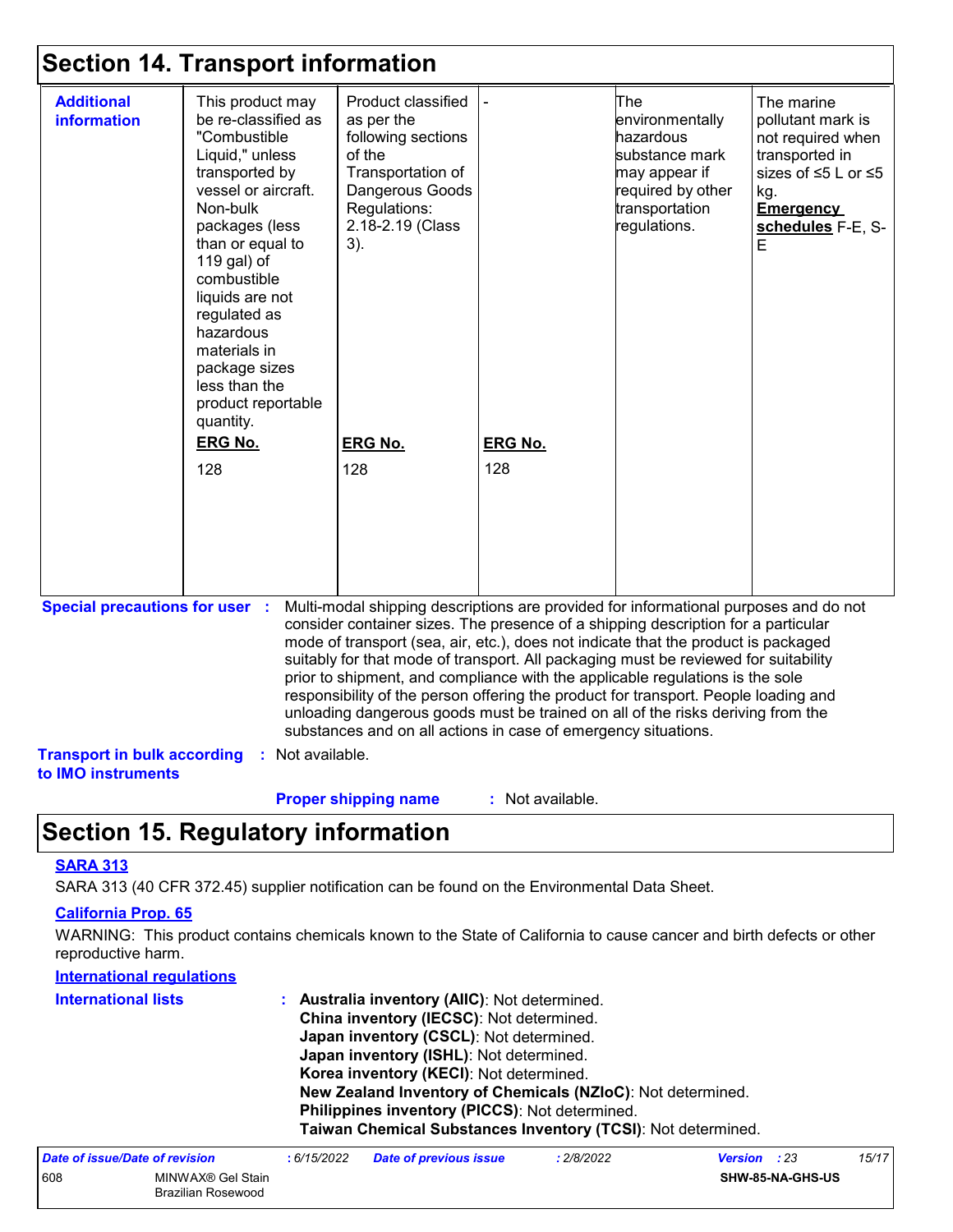### **Section 15. Regulatory information**

**Thailand inventory**: Not determined. **Turkey inventory**: Not determined. **Vietnam inventory**: Not determined.

### **Section 16. Other information**

#### **Hazardous Material Information System (U.S.A.)**



**The customer is responsible for determining the PPE code for this material. For more information on HMIS® Personal Protective Equipment (PPE) codes, consult the HMIS® Implementation Manual.**

**Caution: HMIS® ratings are based on a 0-4 rating scale, with 0 representing minimal hazards or risks, and 4 representing significant hazards or risks. Although HMIS® ratings and the associated label are not required on SDSs or products leaving a facility under 29 CFR 1910.1200, the preparer may choose to provide them. HMIS® ratings are to be used with a fully implemented HMIS® program. HMIS® is a registered trademark and service mark of the American Coatings Association, Inc.**

**Procedure used to derive the classification**

| <b>Classification</b>                                                 | <b>Justification</b>  |
|-----------------------------------------------------------------------|-----------------------|
| <b>FLAMMABLE LIQUIDS - Category 3</b>                                 | On basis of test data |
| <b>SKIN SENSITIZATION - Category 1</b>                                | Calculation method    |
| CARCINOGENICITY - Category 2                                          | Calculation method    |
| SPECIFIC TARGET ORGAN TOXICITY (SINGLE EXPOSURE) (Respiratory tract   | Calculation method    |
| irritation) - Category 3                                              |                       |
| SPECIFIC TARGET ORGAN TOXICITY (SINGLE EXPOSURE) (Narcotic effects) - | Calculation method    |
| Category 3                                                            |                       |
| SPECIFIC TARGET ORGAN TOXICITY (REPEATED EXPOSURE) - Category 1       | Calculation method    |
| <b>ASPIRATION HAZARD - Category 1</b>                                 | Calculation method    |

**History**

| Date of printing                         | : 6/15/2022                                                                                                                                                                                                                                                                                                                                                                                                                                                                                                                                                                                                         |
|------------------------------------------|---------------------------------------------------------------------------------------------------------------------------------------------------------------------------------------------------------------------------------------------------------------------------------------------------------------------------------------------------------------------------------------------------------------------------------------------------------------------------------------------------------------------------------------------------------------------------------------------------------------------|
| Date of issue/Date of<br><b>revision</b> | $\div$ 6/15/2022                                                                                                                                                                                                                                                                                                                                                                                                                                                                                                                                                                                                    |
| Date of previous issue                   | : 2/8/2022                                                                                                                                                                                                                                                                                                                                                                                                                                                                                                                                                                                                          |
| <b>Version</b>                           | : 23                                                                                                                                                                                                                                                                                                                                                                                                                                                                                                                                                                                                                |
| <b>Key to abbreviations</b>              | $\therefore$ ATE = Acute Toxicity Estimate<br>BCF = Bioconcentration Factor<br>GHS = Globally Harmonized System of Classification and Labelling of Chemicals<br>IATA = International Air Transport Association<br>IBC = Intermediate Bulk Container<br><b>IMDG = International Maritime Dangerous Goods</b><br>LogPow = logarithm of the octanol/water partition coefficient<br>MARPOL = International Convention for the Prevention of Pollution From Ships, 1973<br>as modified by the Protocol of 1978. ("Marpol" = marine pollution)<br>$N/A = Not available$<br>SGG = Segregation Group<br>UN = United Nations |

**Indicates information that has changed from previously issued version.**

#### **Notice to reader**

| Date of issue/Date of revision |                    | :6/15/20 |
|--------------------------------|--------------------|----------|
| 608                            | MINWAX® Gel Stain  |          |
|                                | Brazilian Rosewood |          |